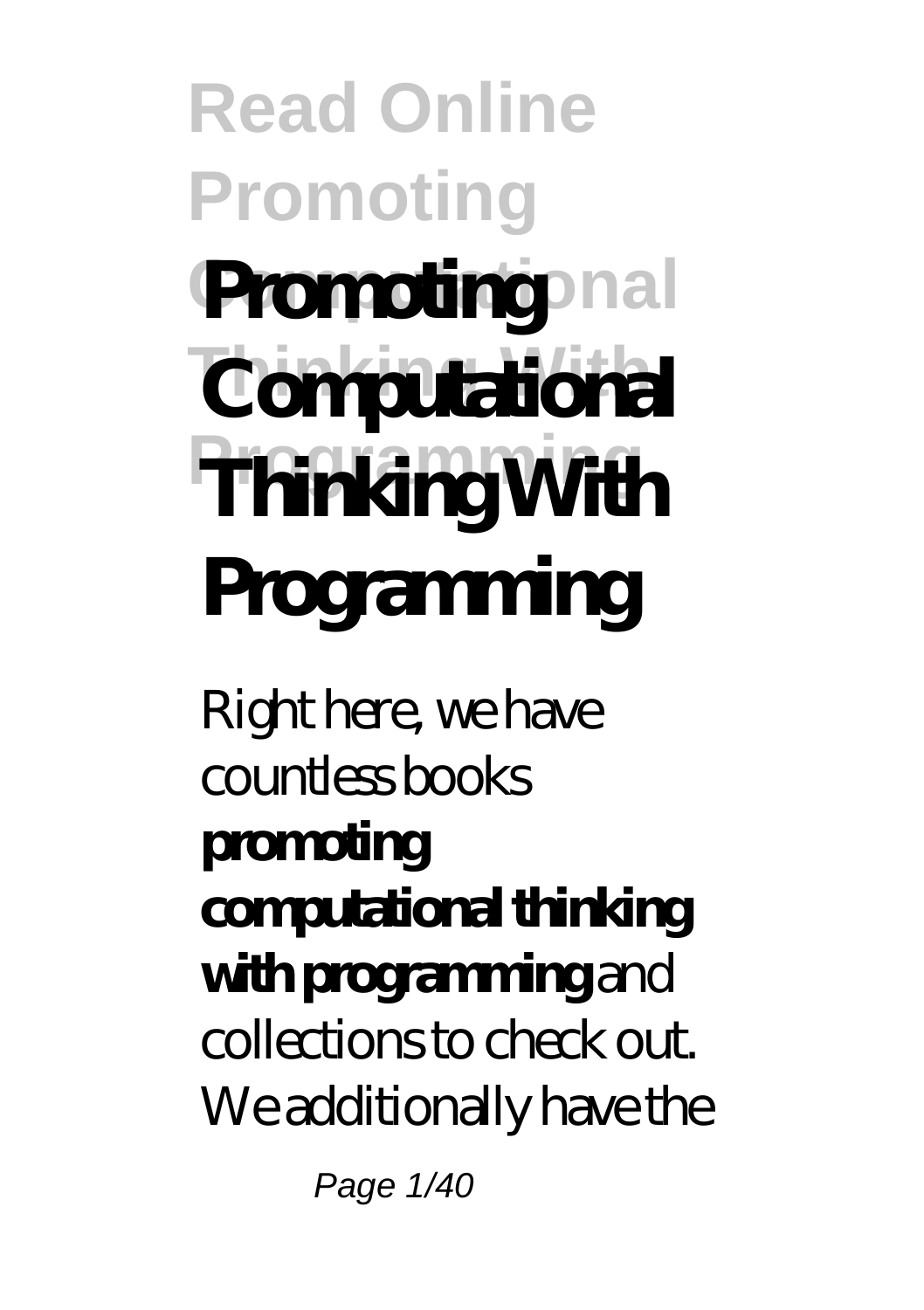funds for variant types **Thinking With** books to browse. The **Programming** normal book, fiction, and also type of the history, novel, scientific research, as with ease as various new sorts of books are readily nearby here.

As this promoting computational thinking with programming, it ends occurring visceral Page 2/40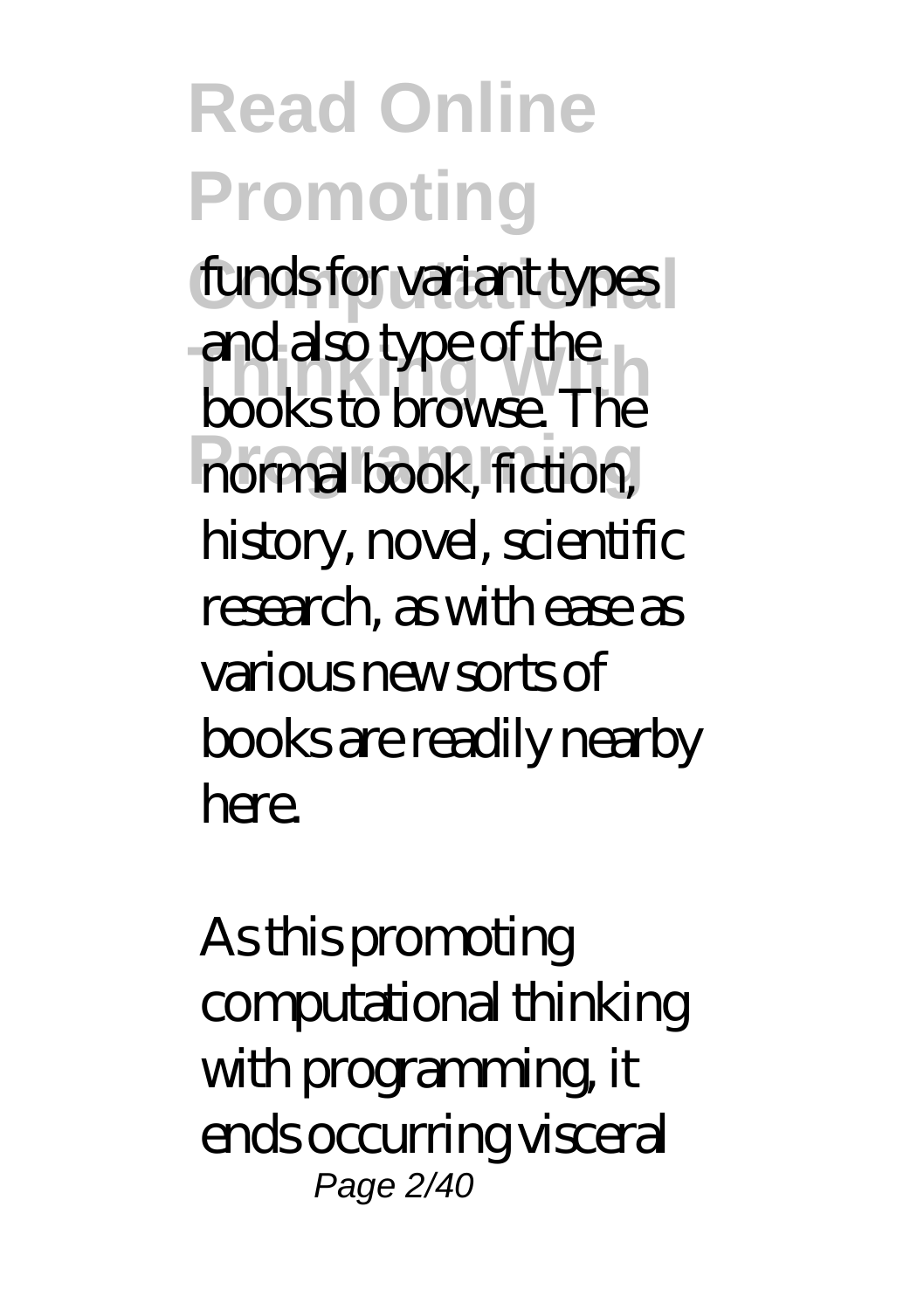**Read Online Promoting Computational** one of the favored ebook **Thinking With** computational thinking with programming 9 promoting collections that we have. This is why you remain in the best website to look the unbelievable books to have.

**Computational** Thinking: What Is It? How Is It Used? *Practical 1 Computational* Page 3/40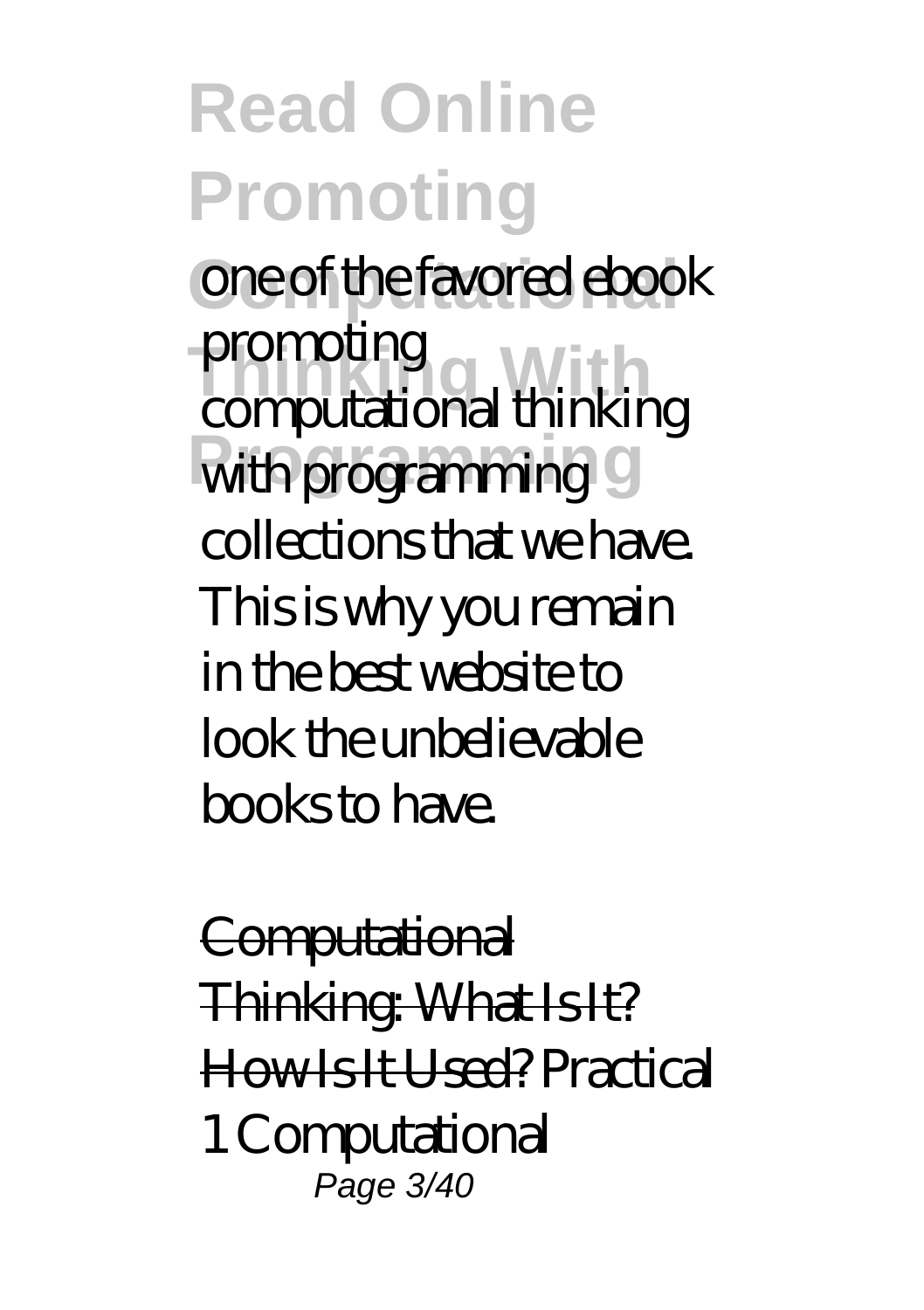**Read Online Promoting Computational** *Thinking and Coding* 5 <u>Like a Programmer in</u><br><u>Like a Programmer in</u> Python! Computational Ideas to Help you Think Thinking \u0026 Coding in the K 5 Classroom Computational Thinking Computational thinking and programming in schools - Interview Phil Bagge Computational Thinking \u0026 Programming **Bytes of Inspiration with** Page 4/40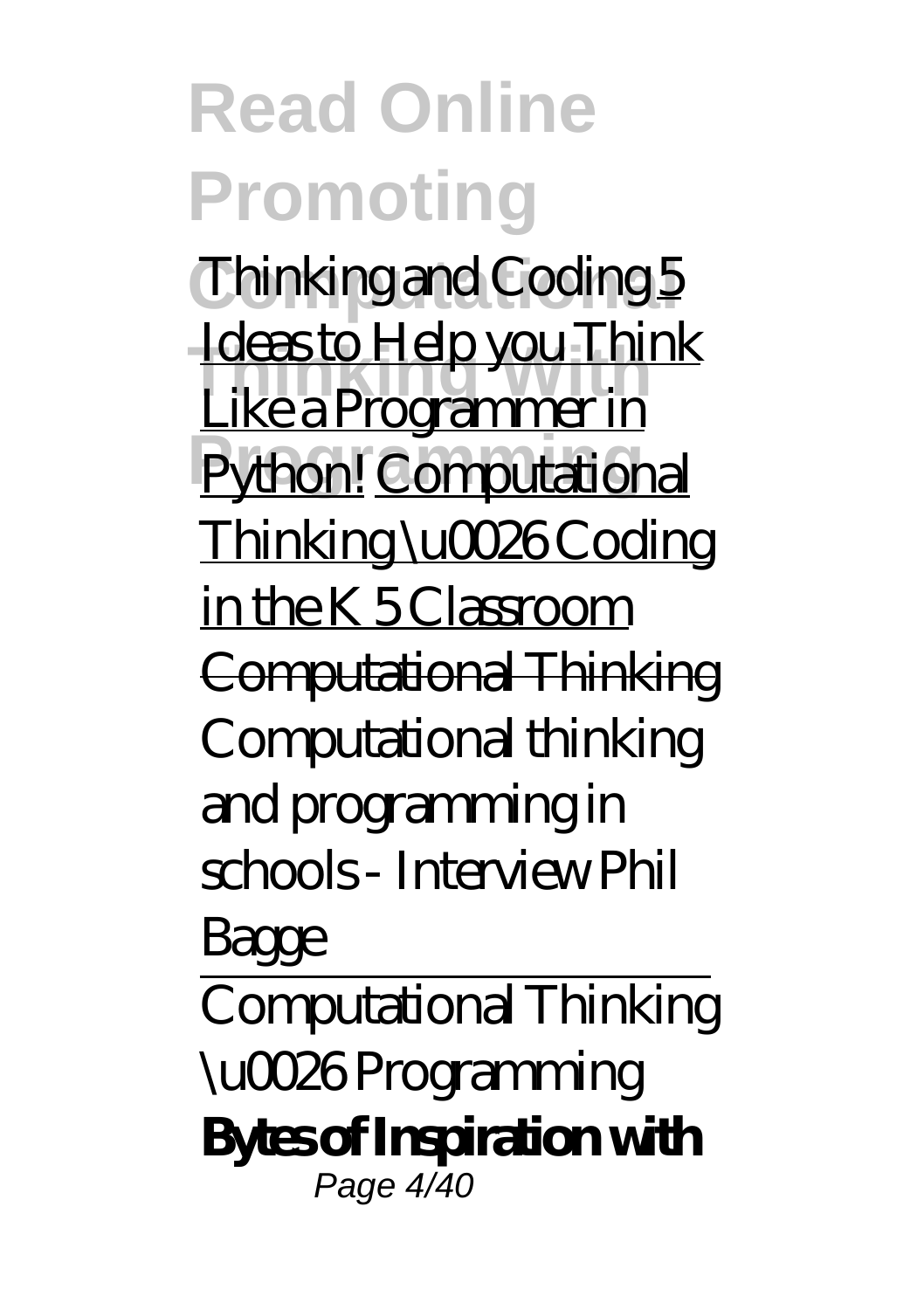**Read Online Promoting Code Savvy, Week 1: Thinking With Thinking Activities Programs SEL + Computational** computational thinking and coding is important. Bringing Computational Thinking in the Classrooms Computational Thinking **Coding and Computational Thinking, by Alessandro Bogliolo** Donald Knuth - Page 5/40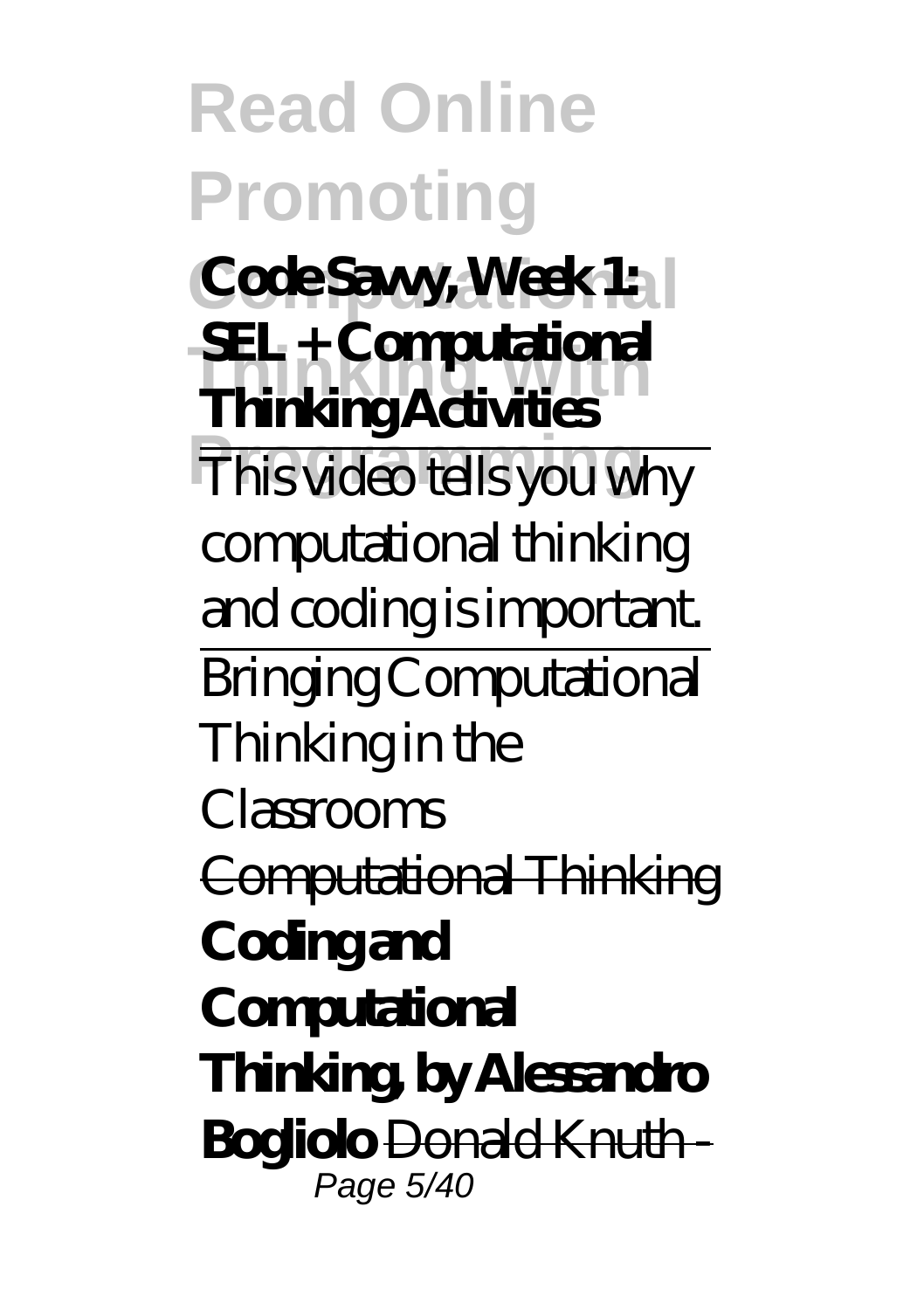**Read Online Promoting** My advice to young a <del>people (55937)</del> with state<br>algorithm? - David J. **Malan The True Value of** people (93/97) What's an Coding: It Teaches You to Think Differently | Gene Luen-Yang | Big Think **Ask an MIT Computer Scientist: Describe programming in six words Computational Thinking: Wael Seitan at TEDxAmmanTeachers** Page 6/40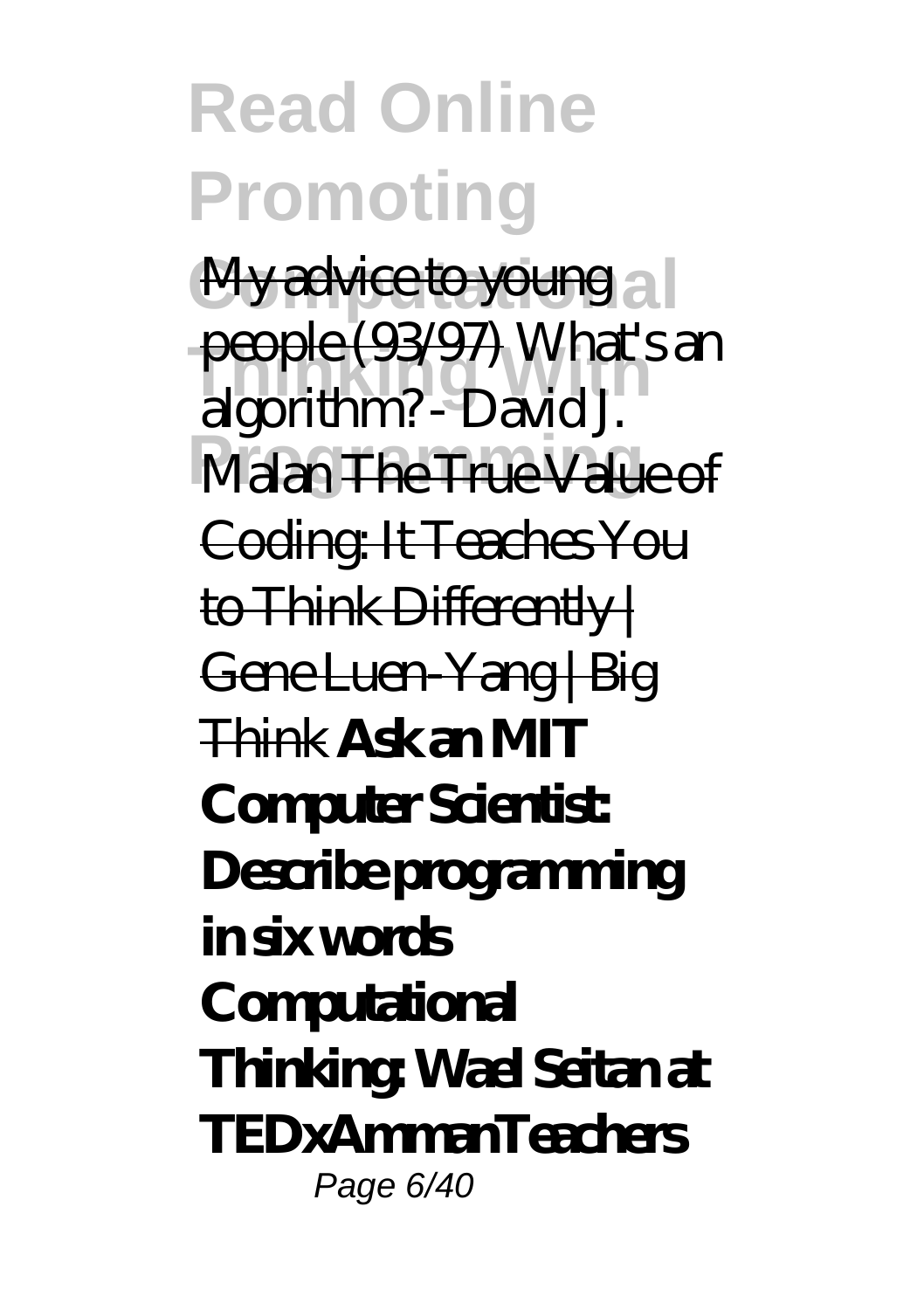**Read Online Promoting** Problem Solve Like a **Computer Programmer |**<br>Kylo Smuth | TEDxRPLCentralLibrary Kyle Smyth | *Coding without computers (unplugged), by Alessandro Bogliolo Donald Knuth - I want to do computer science instead of arguing for it (44/97)* Coding A Simple Virus in Python **Developing** Computational Thinking Page 7/40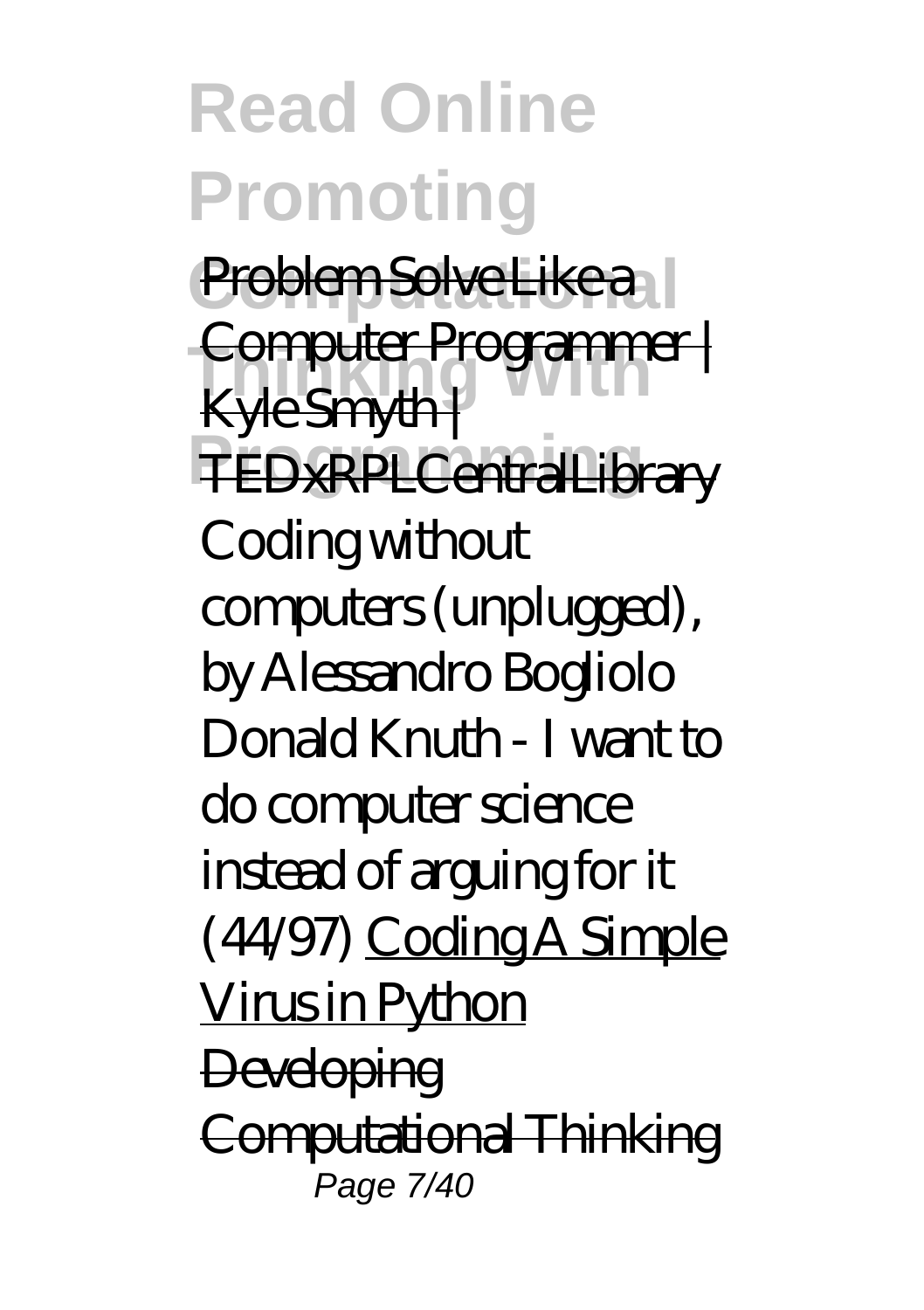**Read Online Promoting Through Coding Course Thinking With Thinking and My First Programming Code | Thinking like a 1 : Computational Programmer Pathway Problem Solving | Computational Thinking and Programming | Unit - II |** *Computational Thinking and Coding in Physics* Using picture books to integrate computational thinking and digital technologies Page 8/40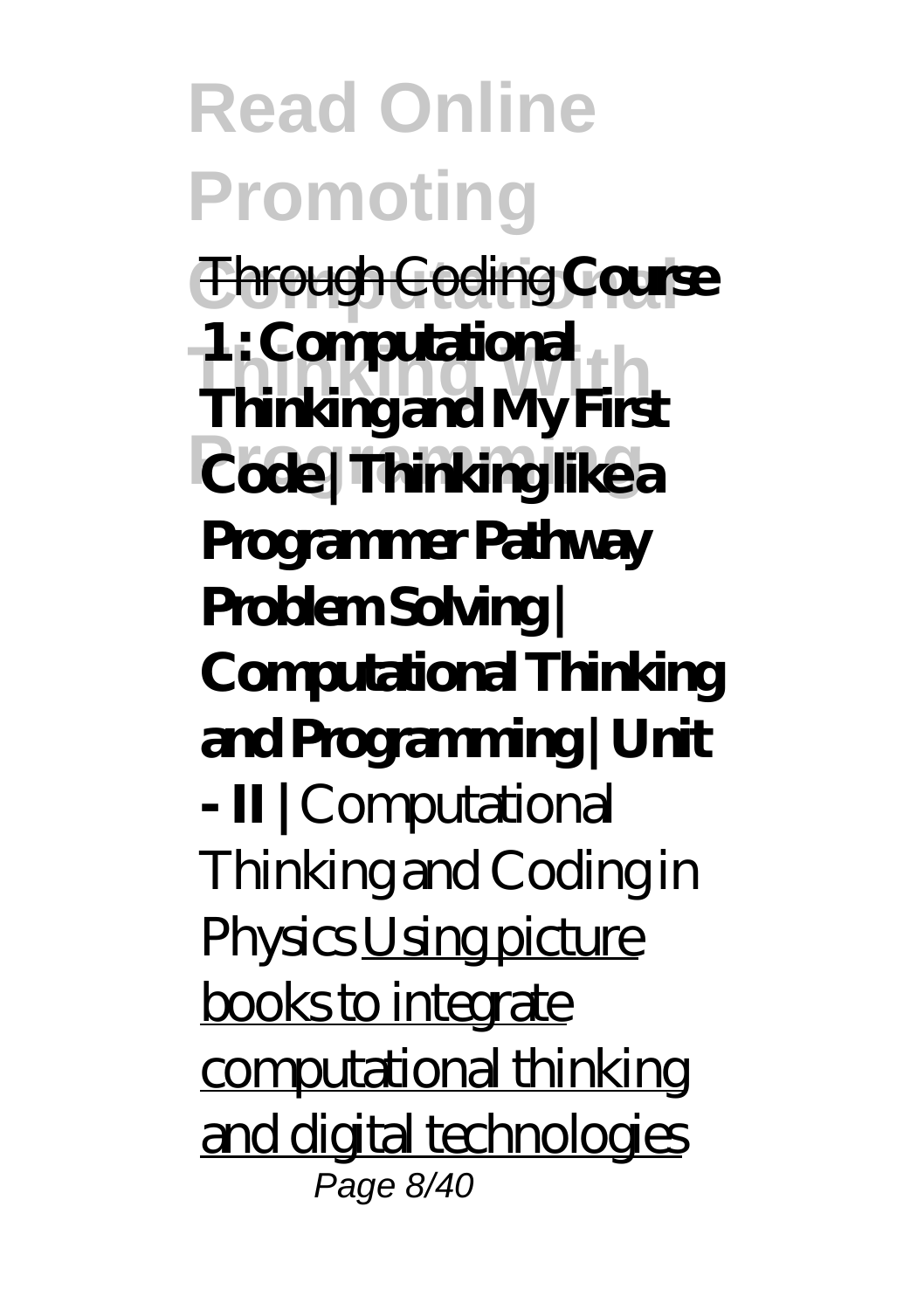**Read Online Promoting** Jeannette Wing Lecture -<del>\"Computational</del><br>Thinking\" **Computational Thinking** Thinking\" - CS50s Computer Science for Business Professionals 2017 From Computational Thinking to Computation for Learning Everything **Promoting** Computational Thinking With Programming Promoting Page 9/40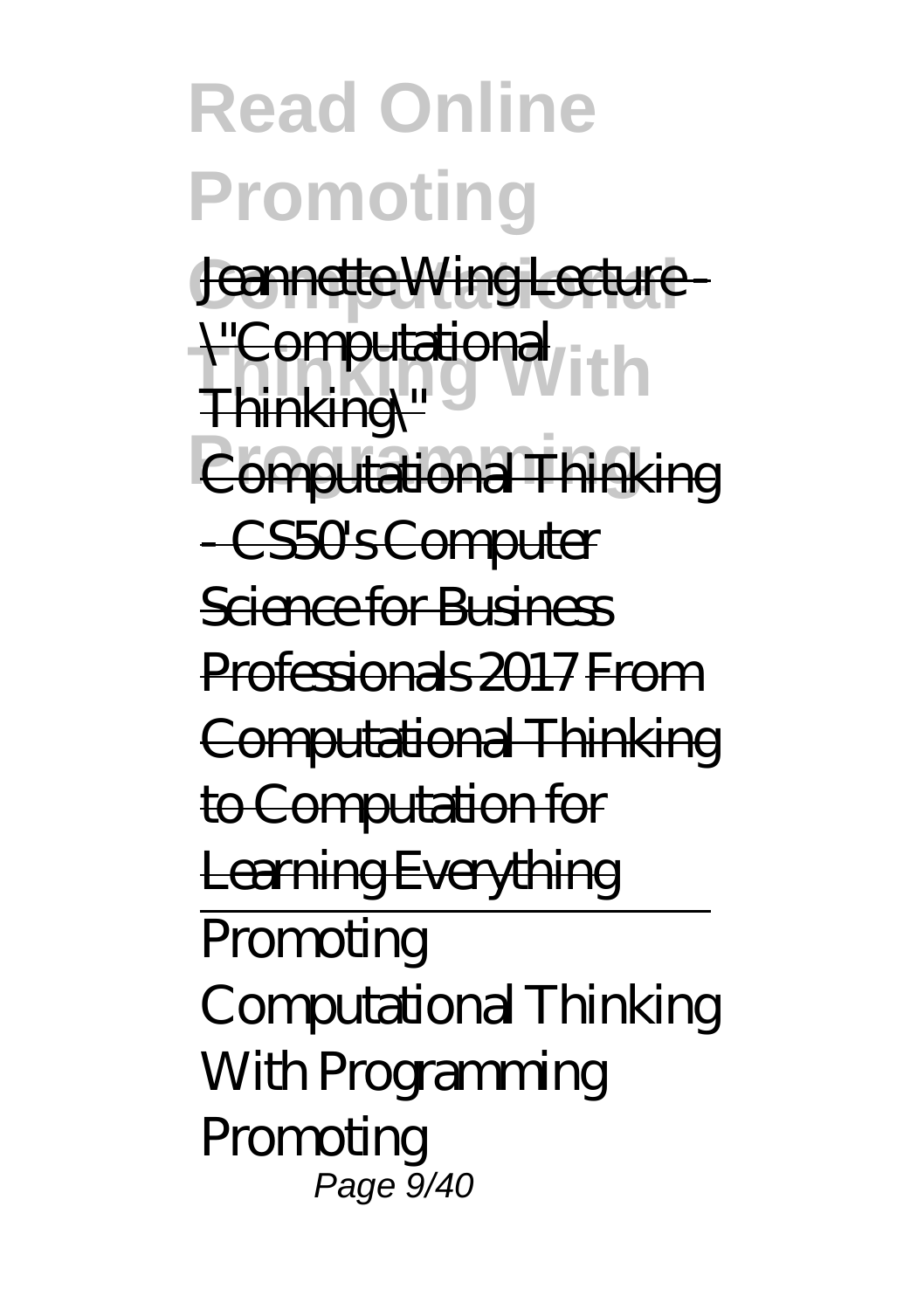**Computational** computational thinking with programming.<br>Promoting computational thinking **Promoting** with programming. The term computational thinking has received some discussion in the field of computer science education research. The term is defined as the concept of thinking about problems in a way that can be implemented Page 10/40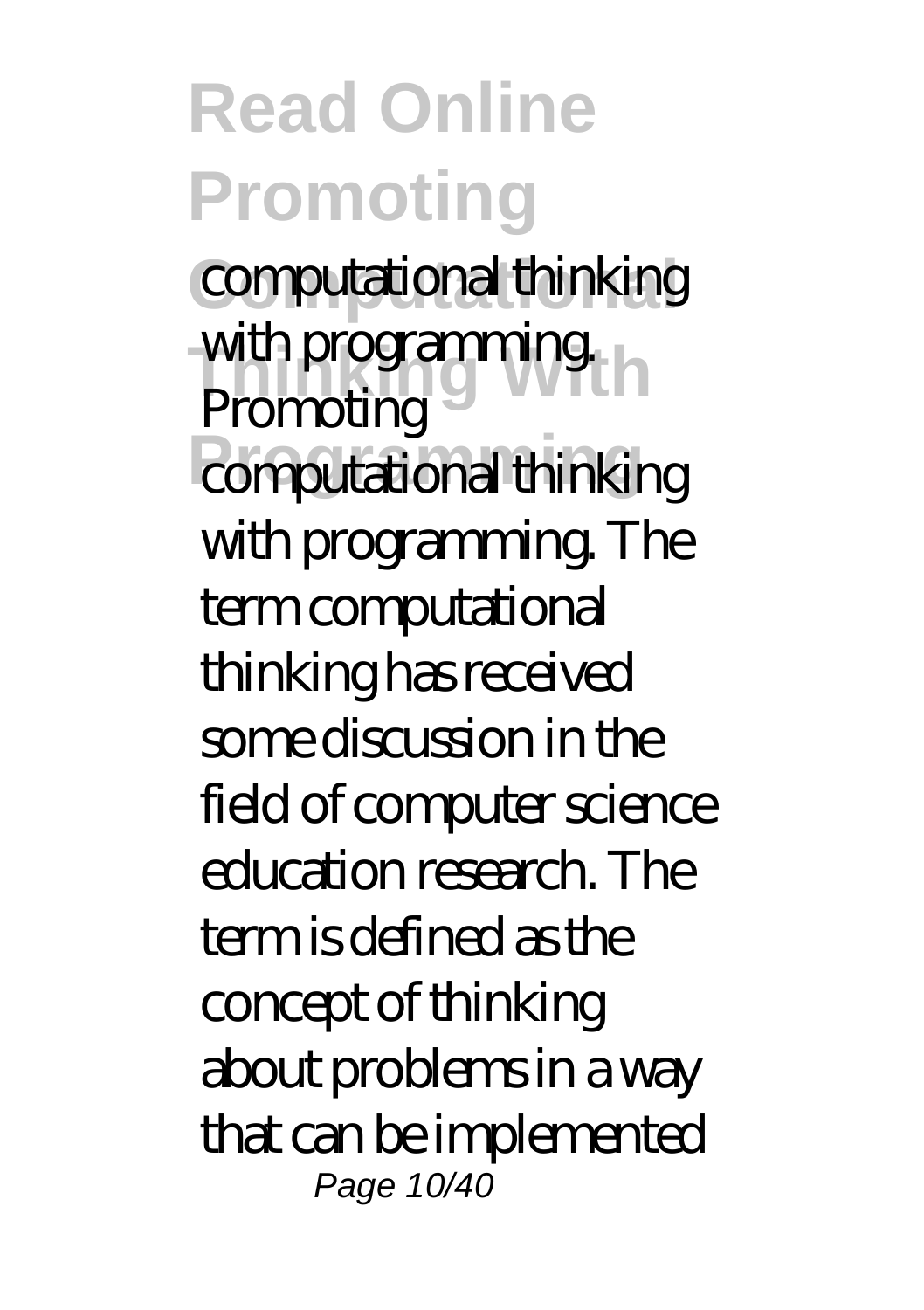### **Read Online Promoting** in a computing device. **Thinking With**

Promoting<sup>11111</sup>1119 computational thinking with programming ... Promoting Computational Thinking with Programming. Cynthia C. Selby. University of Southampton Highfield Southampton UK 44 (0) 2380 593475. Page 11/40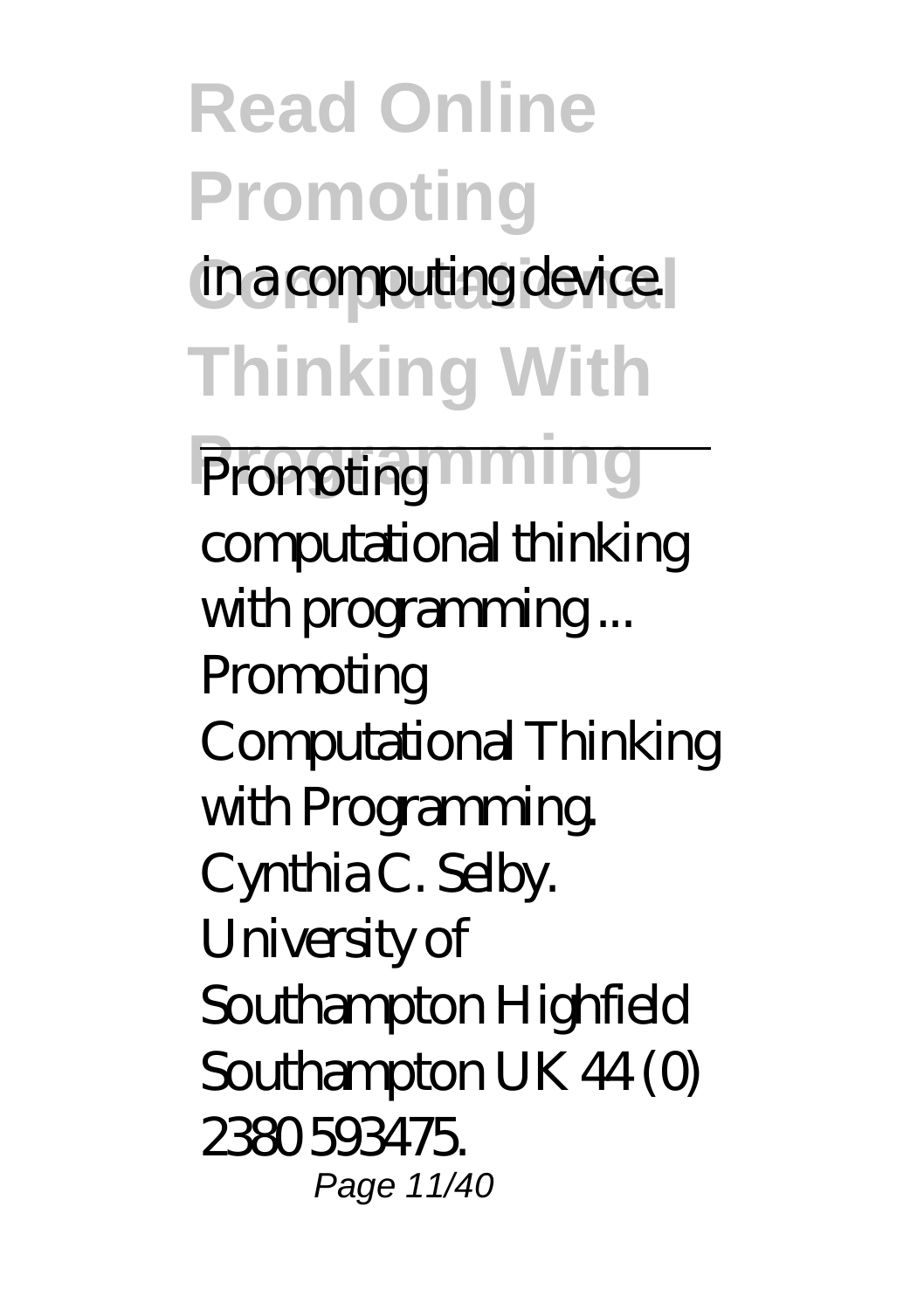C.Selby@soton.ac.uk. **Thinking With** computational thinking has received some<sup>10</sup> ABSTRACT. The term discussion in the field of computer science education research. The term is defined as the concept of thinking about problems in a way that can be implemented in a computing device.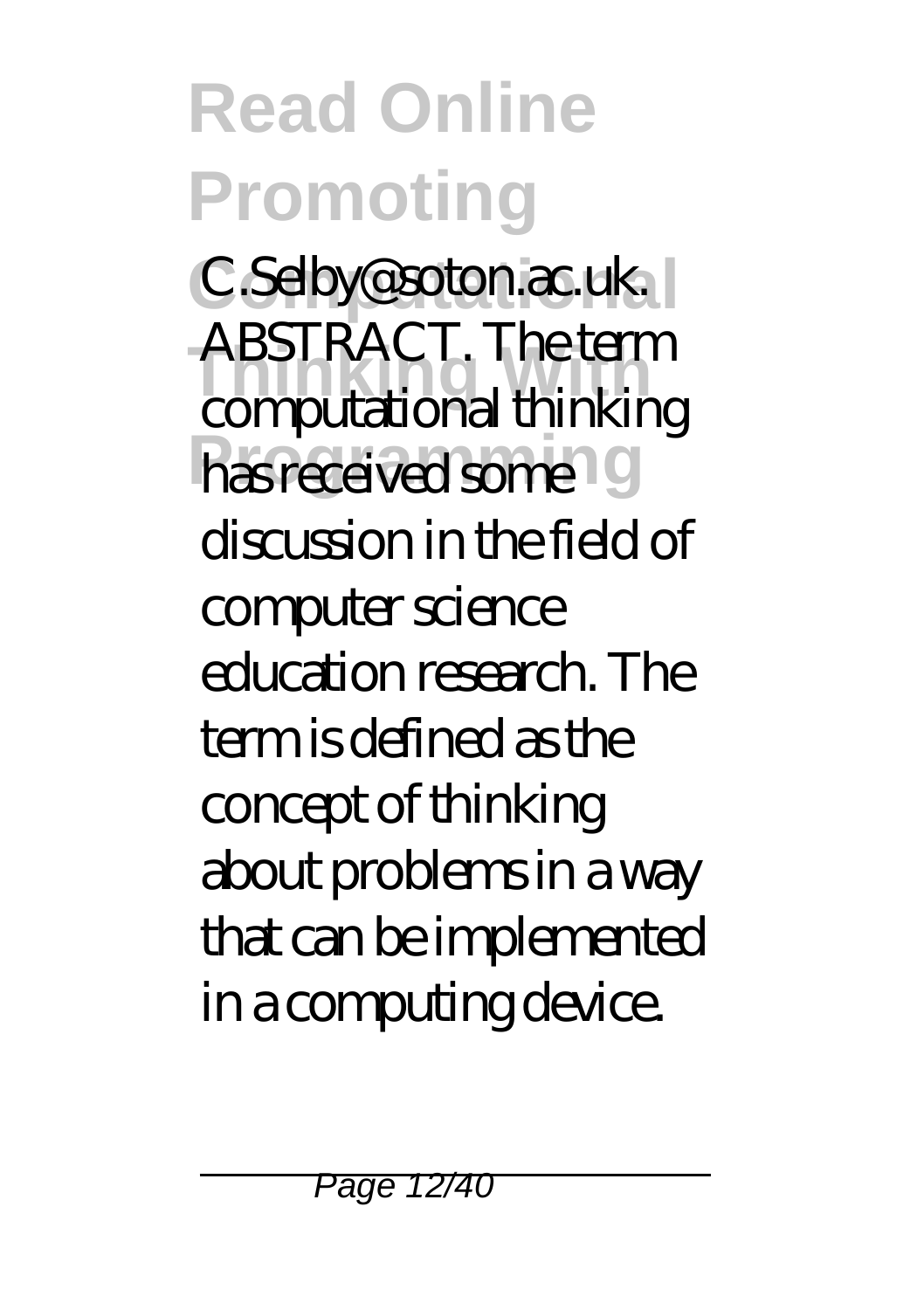**Read Online Promoting** Promotingtational **Thinking With** Computational Thinking **ABSTRACT.** The term with Programming computational thinking has received some discussion in the field of computer science education research. The term is defined as the concept of thinking about problems in a way that can be implemented in a computing device. Page 13/40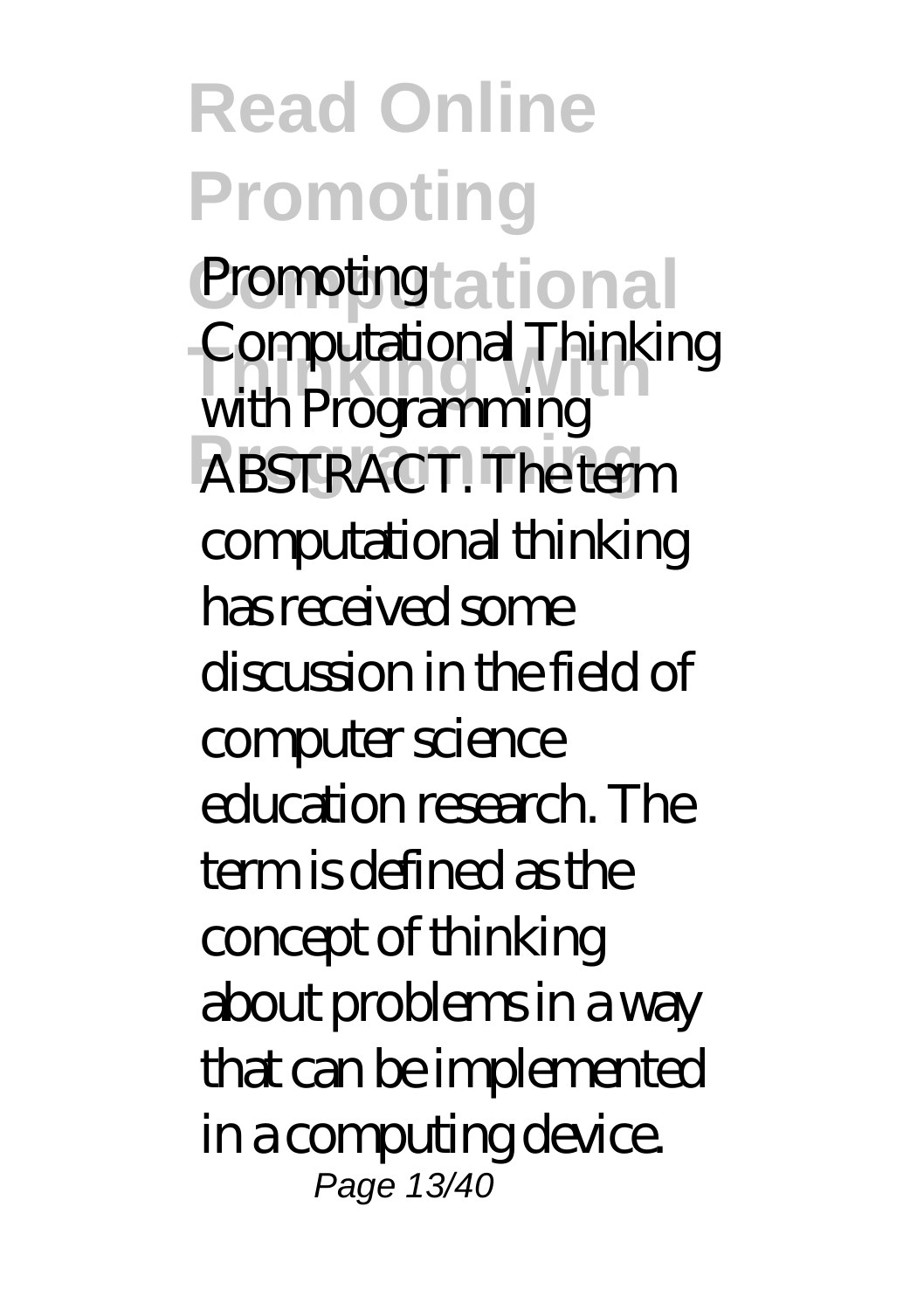Of course, after having **Thinking With** using computational **Programming** thinking skills, the next thought about a problem step should be to use programming skills to implement the solution.

Promoting computational thinking with programming ... The term computational thinking has received Page 14/40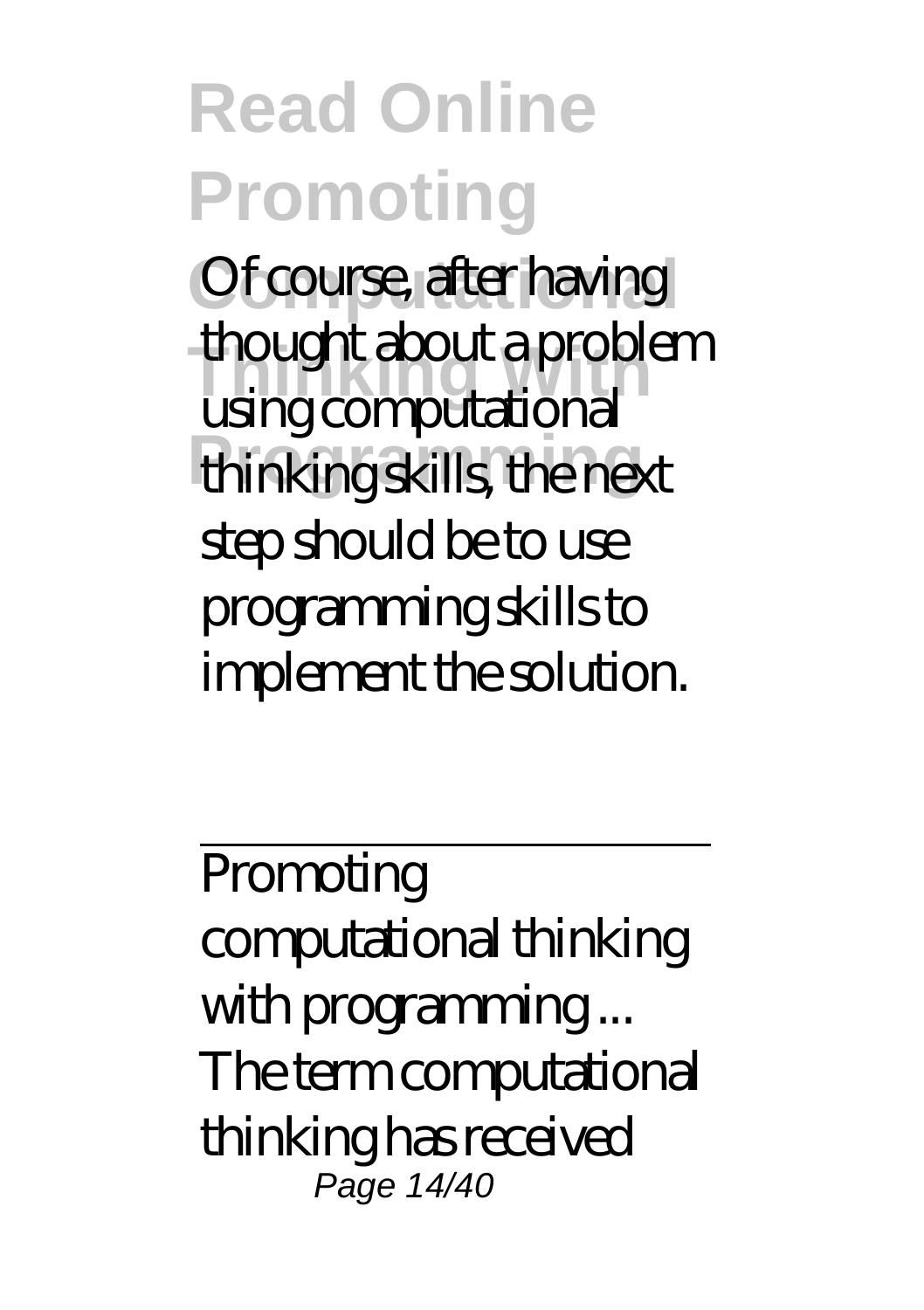#### **Read Online Promoting** some discussion in the **Thinking With** education research. The term is defined as the field of computer science concept of thinking about problems in a way that can be implemented in a computing device. Of course, after having thought about a problem using computational thinking skills, the next step should be to use programming skills to Page 15/40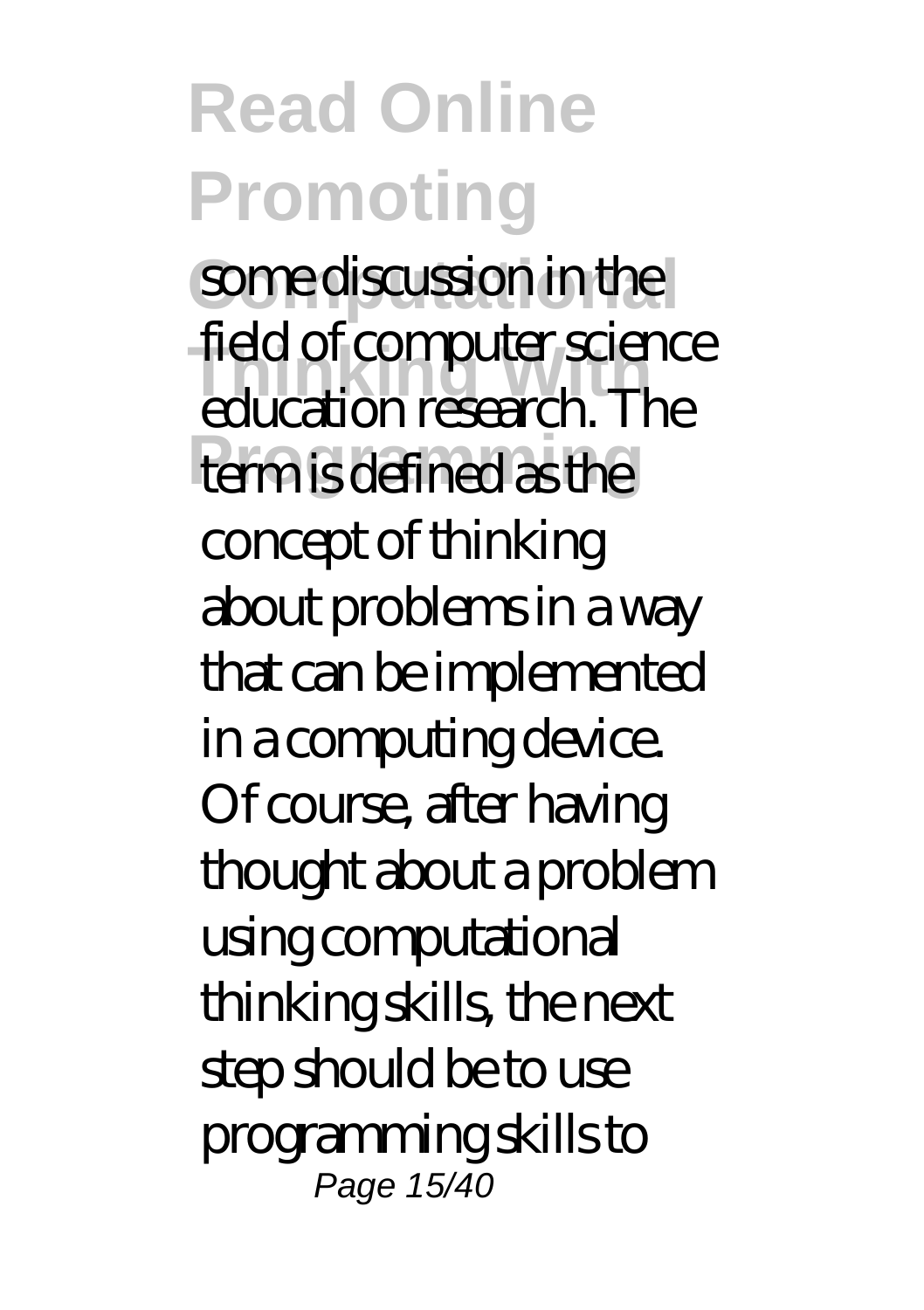### **Read Online Promoting** implement the solution. **Thinking With**

**[PDF] Promoting** computational thinking with programming ... Promoting computational thinking with programming. Full Text: PDF Get this Article: Author: Cynthia C. Selby: University of Southampton, Highfield, Southampton UK: Page 16/40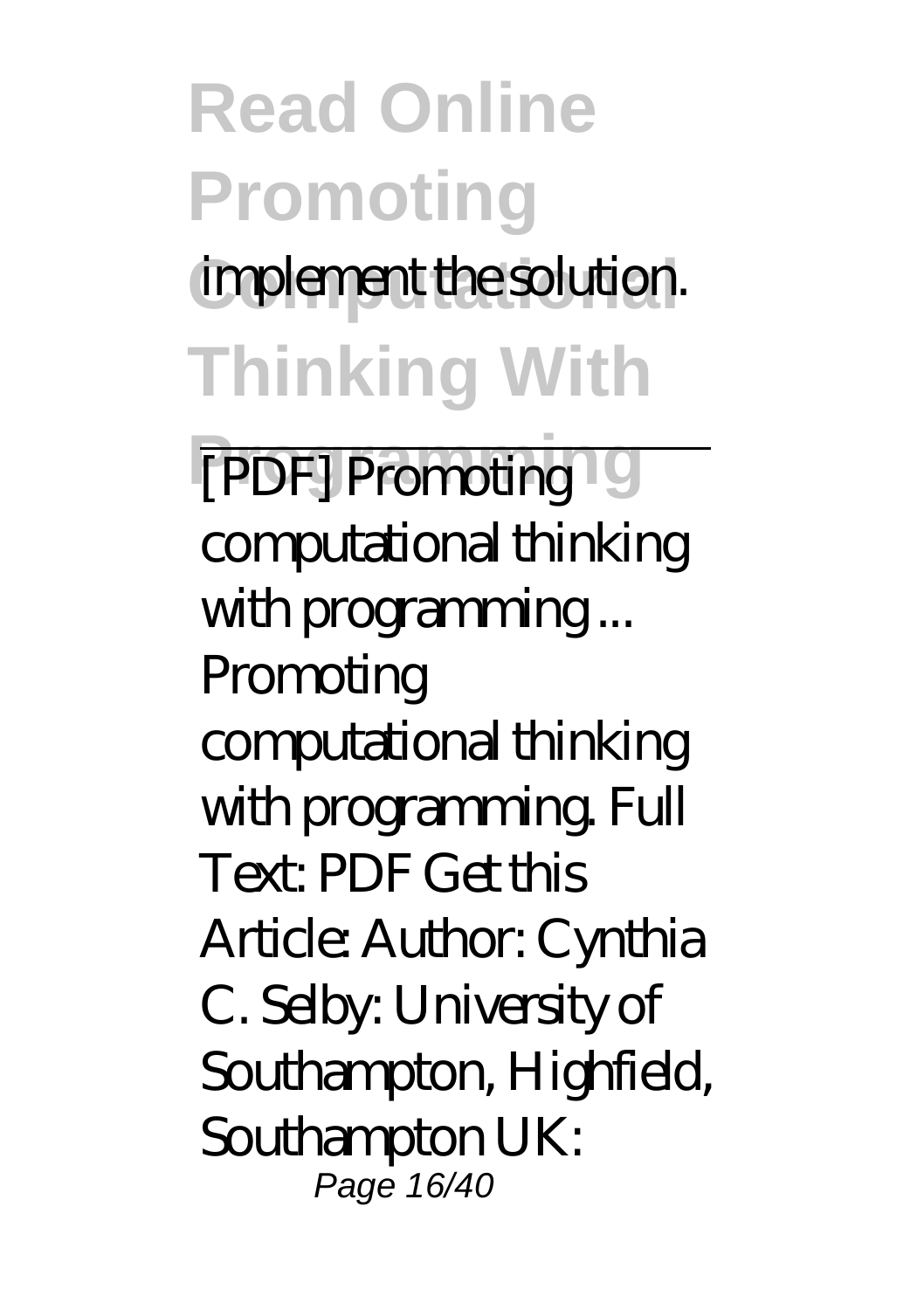**Read Online Promoting** Published in:  $t$  ional **Thinking With** Proceedings of the 7th Workshop in Primary Proceeding: WiPSCE '12 and Secondary Computing Education Pages 74-77

Promoting computational thinking with programming Request PDF | Promoting Page 17/40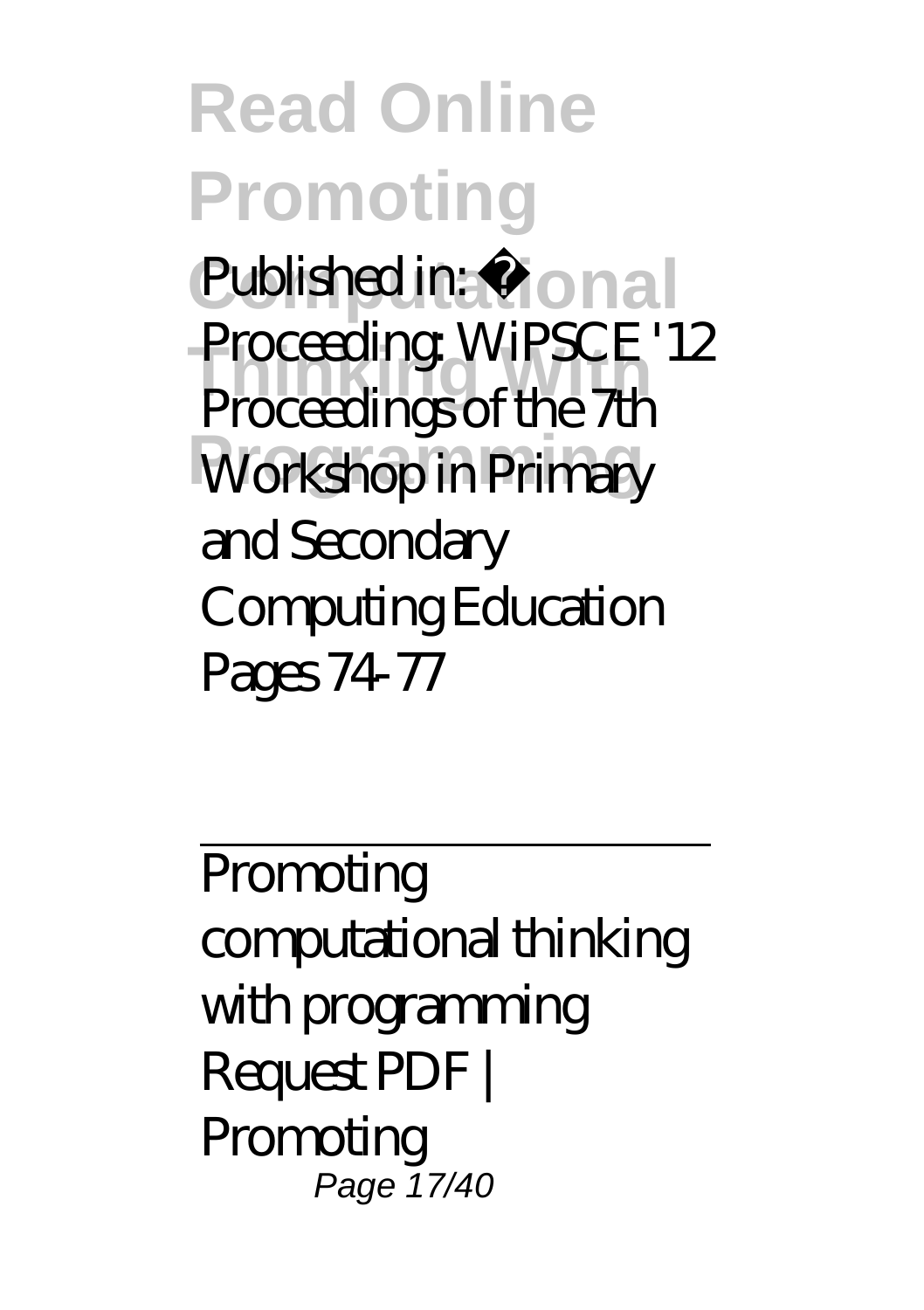**Computational** computational thinking **Thinking With** term computational **Programming** thinking has received with programming | The some discussion in the field of computer science education research. The term is ...

Promoting computational thinking with programming ... Promoting Page 18/40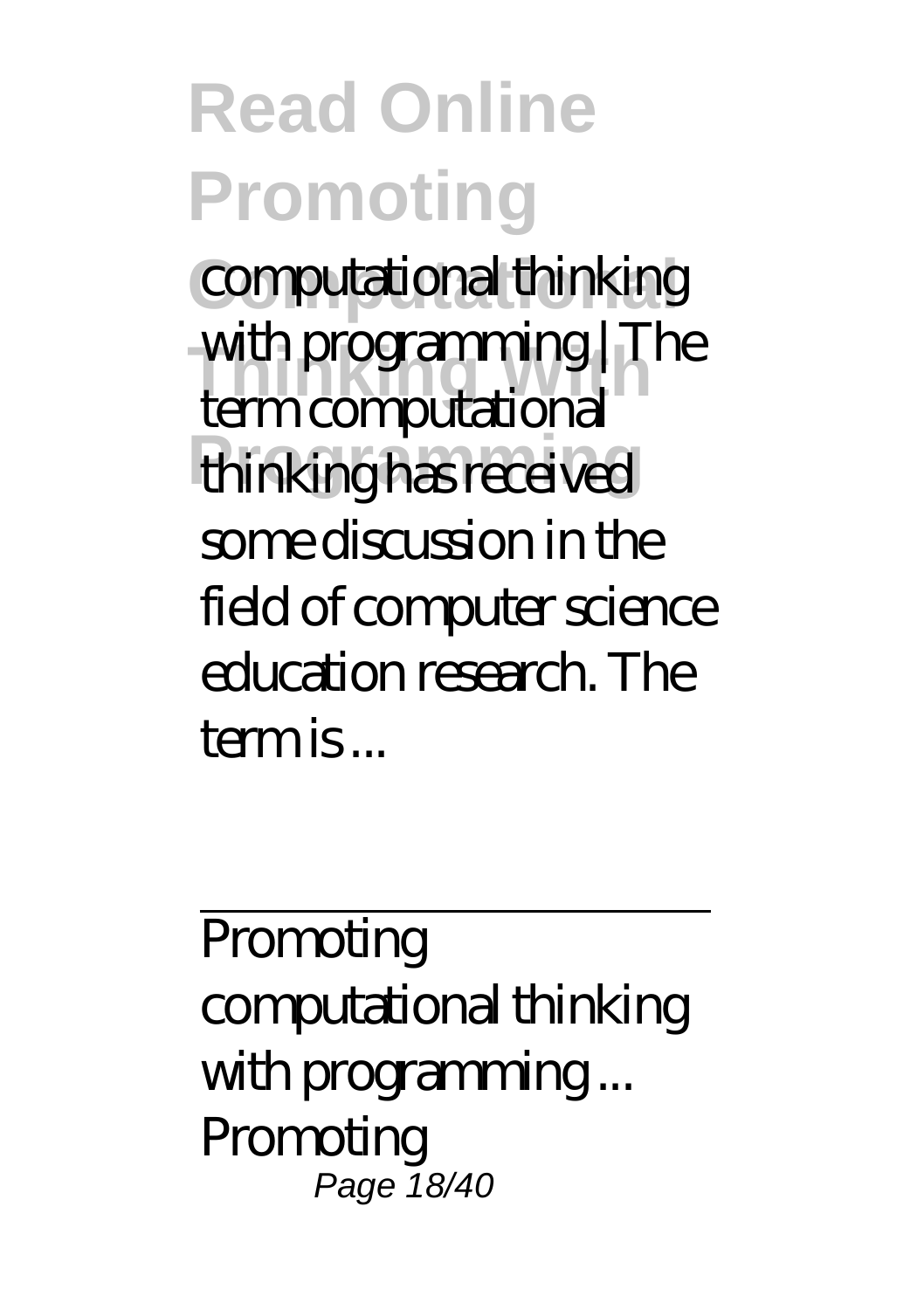**Computational** computational thinking **Thinking With** Cynthia C. 2012-11-08  $00000$  Promoting with programming Selby, Computational Thinking with Programming Cynthia C. Selby University of Southampton Highfield Southampton UK 44 (0) 2380 593475 C.Selby@soton.ac.uk ABSTRACT The term computational thinking

Page 19/40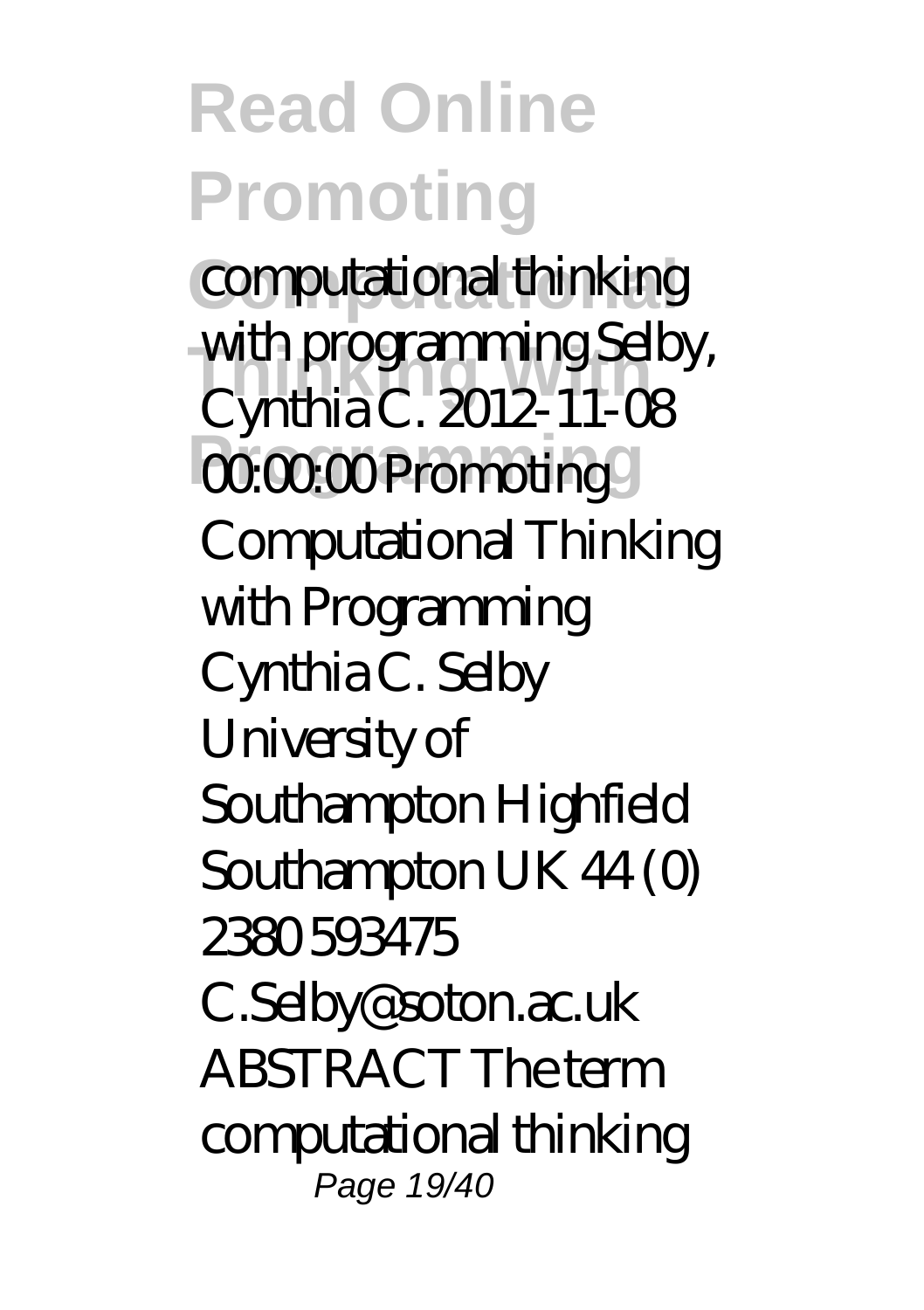has received some n a discussion in the field<br>
computer science *<u>Producation</u>* research. The discussion in the field of term is defined as the concept of thinking about problems in a way that can be implemented in a computing device.

Promoting computational thinking with programming | Page 20/40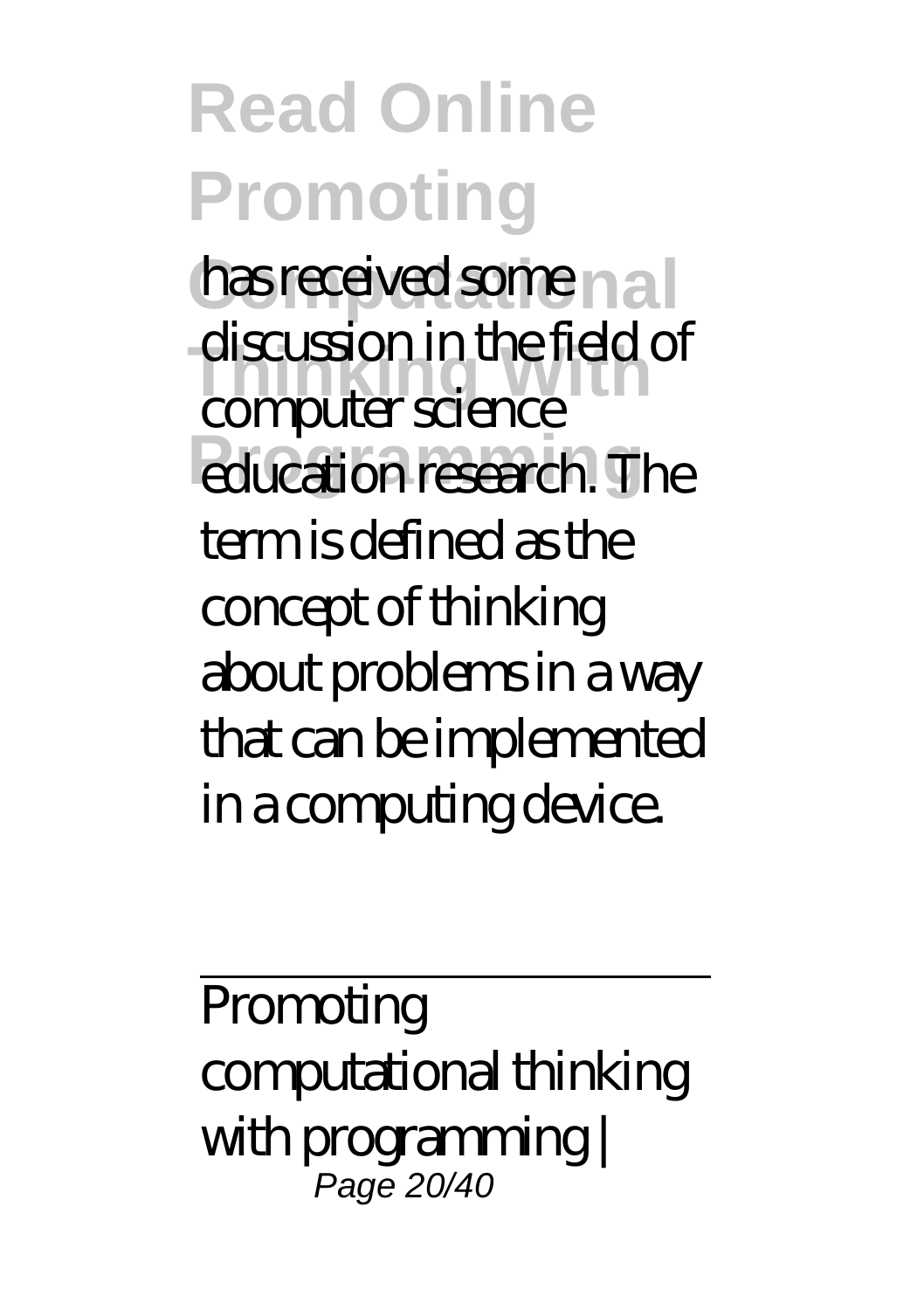**Read Online Promoting** DeepDyvetational **Thinking With** Computational Thinking **Programming** With Programming As **Promoting** recognized, adventure as with ease as experience not quite lesson, amusement, as capably as deal can be gotten by just checking out a book promoting computational thinking with programming in addition to it is not Page 21/40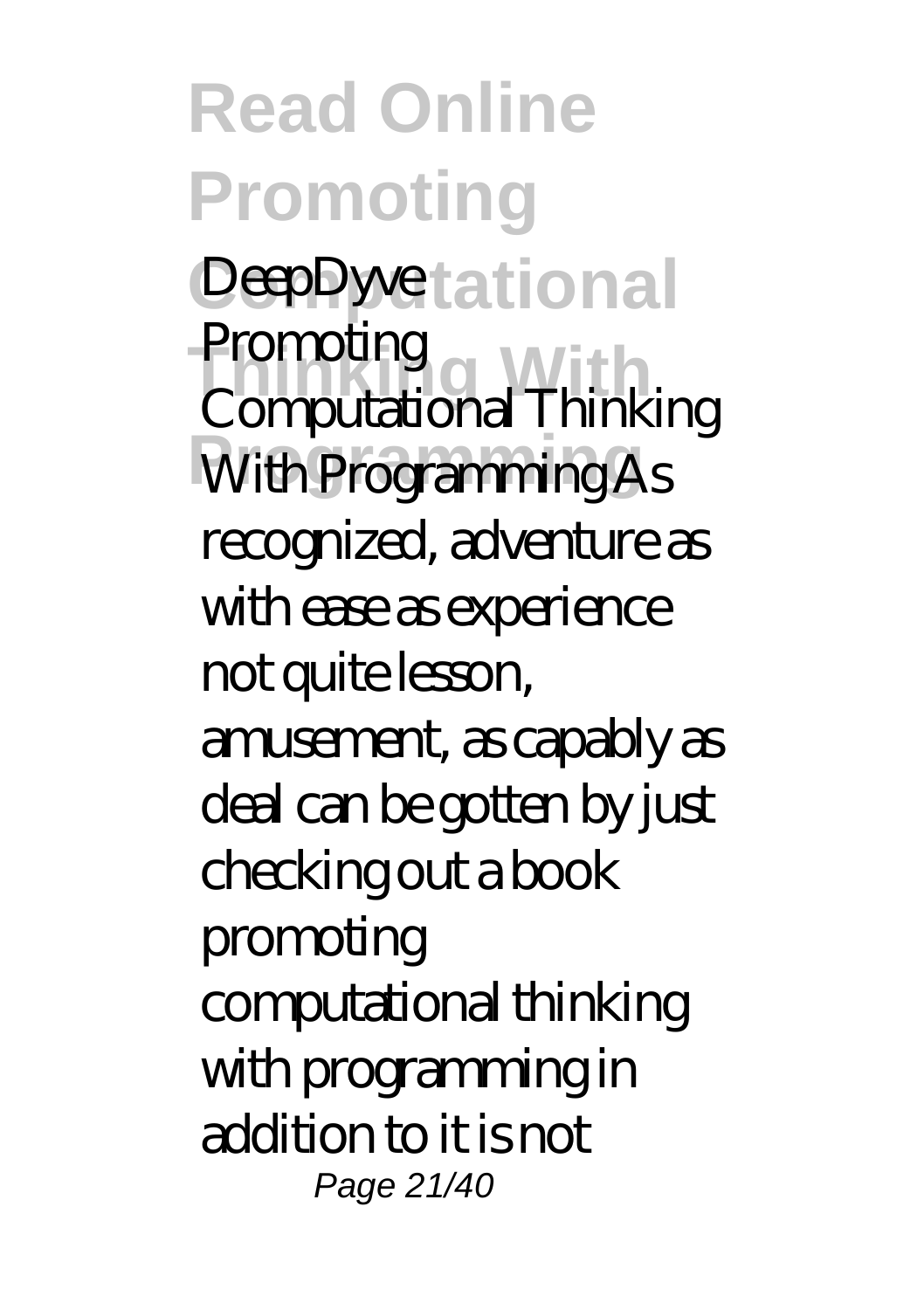directly done, you could **Thinking With** almost this life, with reference ... mining understand even more

Promoting Computational Thinking With Programming Promoting Computational Thinking With Programming novels like this promoting Page 22/40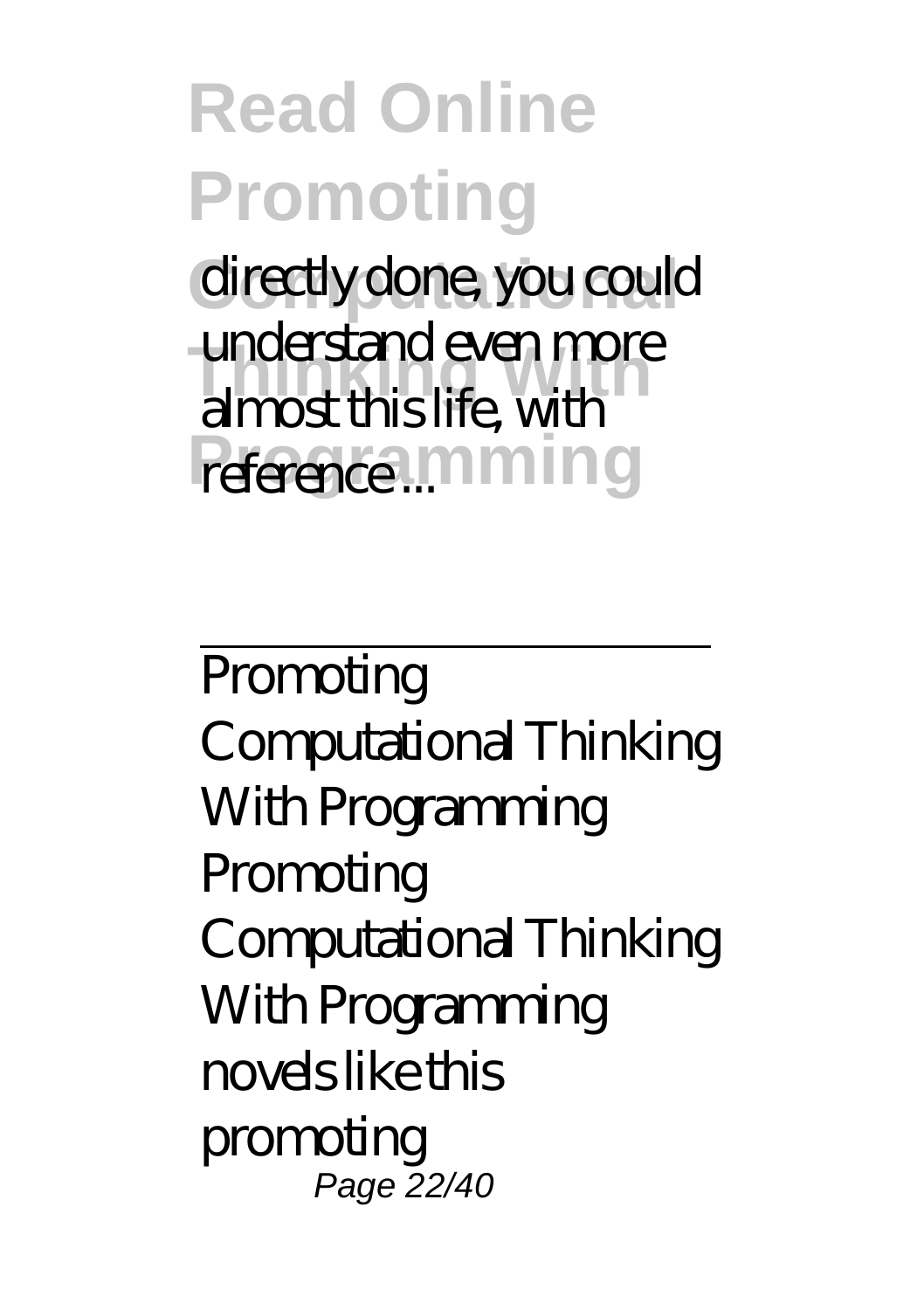**Computational** computational thinking **Thinking With** end up in malicious downloads. Rather than with programming, but enjoying a good book with a cup of coffee in the afternoon, instead they juggled with some malicious bugs inside their computer. promoting computational thinking with programming is ...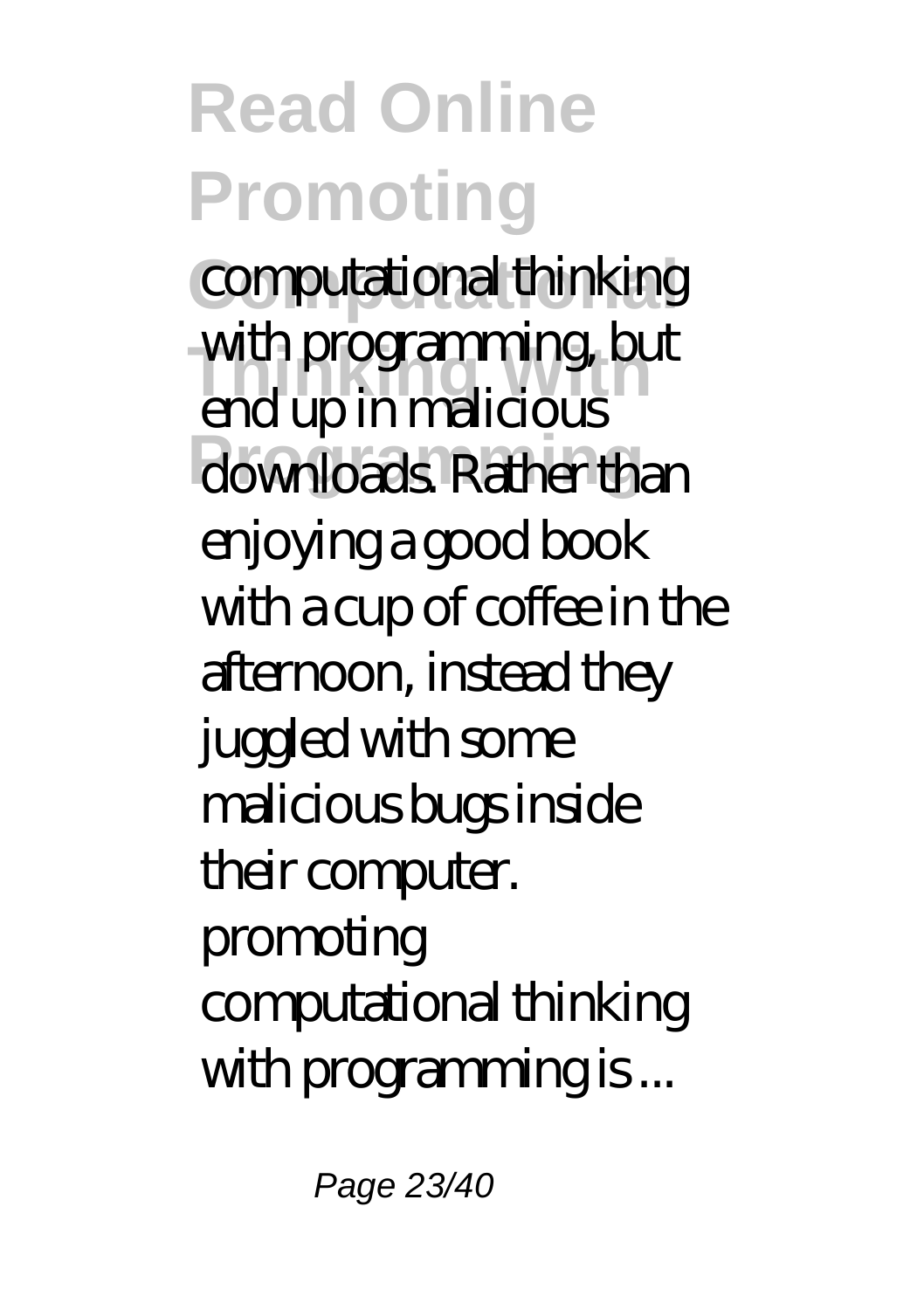**Read Online Promoting Computational** Promoung<br>Computational Thinking **Programming** With Programming **Promoting** With Programming Promoting Computational Thinking With Programming Getting the books promoting computational thinking with programming now is not type of inspiring means. You could not Page 24/40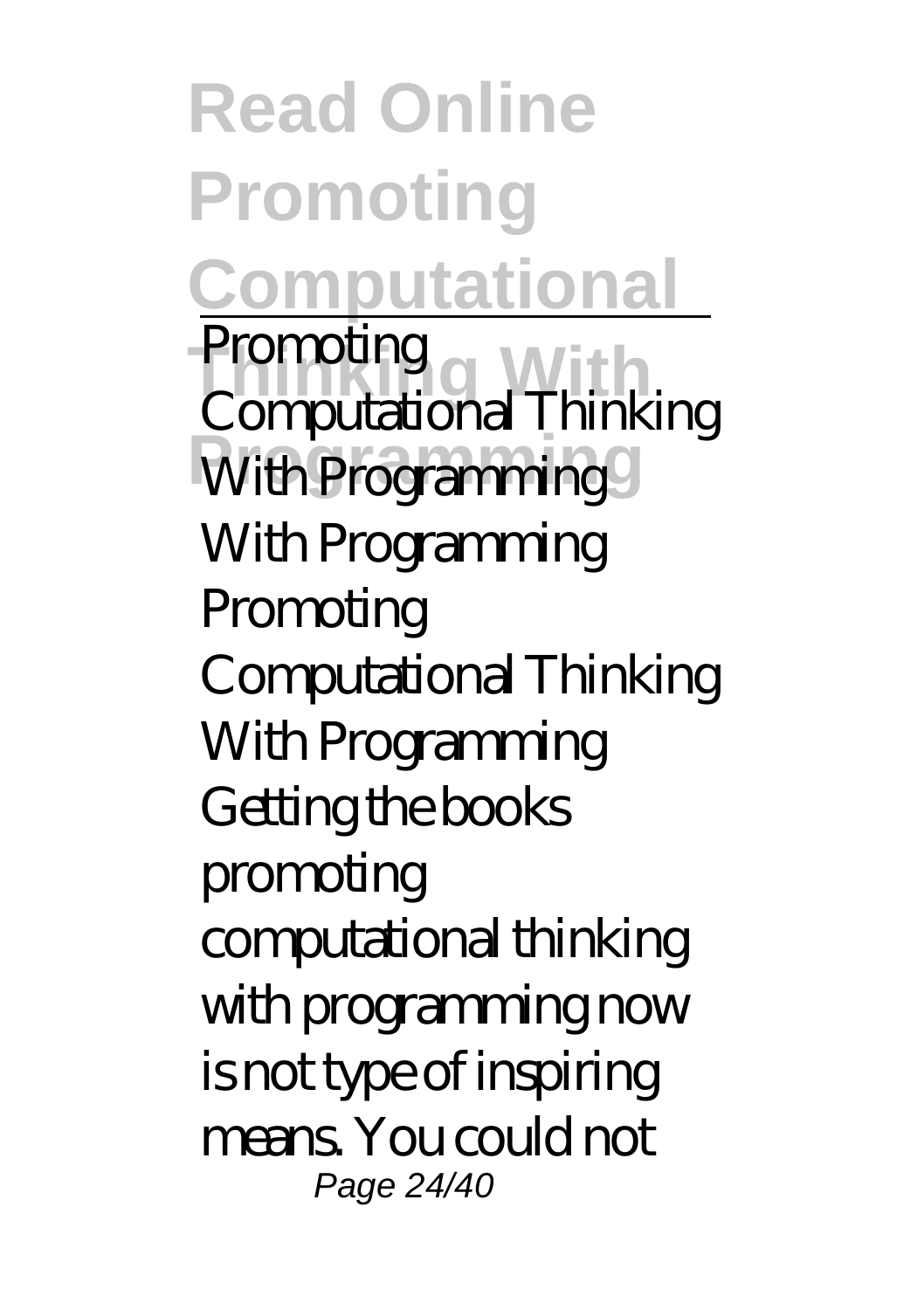lonely going taking into **Thinking With** buildup or library or **borrowing** from your consideration ebook connections to door them. This is an totally

Promoting Computational Thinking With Programming Computational Thinking Tools are educational programming Page 25/40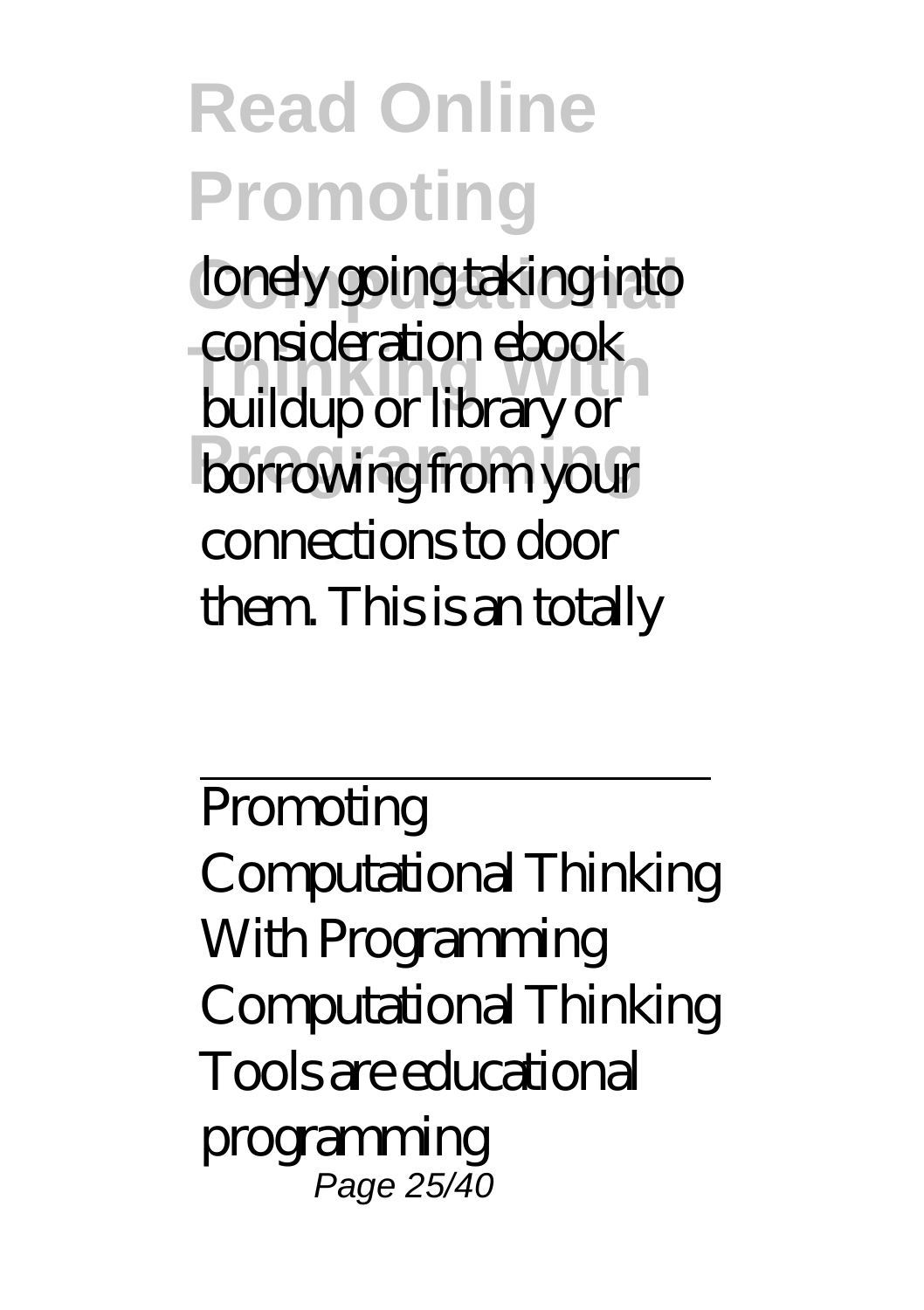environments that make **Thinking With** Computational Thinking practical on every school the teaching of level. By supporting all three stages of the Computational Thinking process and minimizing syntactic, semantic and pragmatic challenges, they render Computational Thinking and programming

accessible and exciting. Page 26/40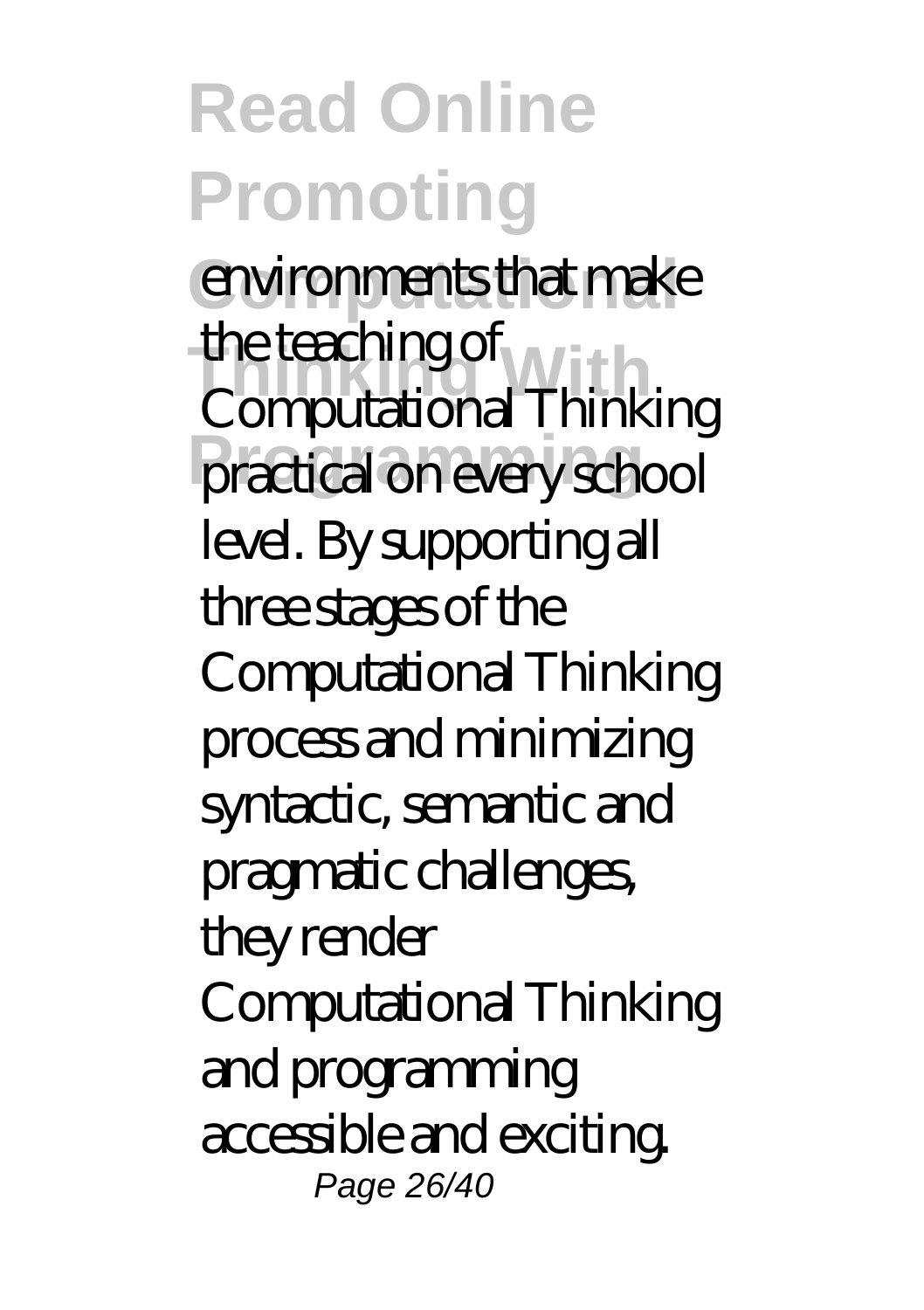**Read Online Promoting Computational Thinking With Programming** ≠ Programming - SI Computational Thinking Digital Magazine Get Free Promoting Computational Thinking **With** Programmingamusement , and a lot more? It is your unquestionably own period to enactment reviewing habit. accompanied by guides Page 27/40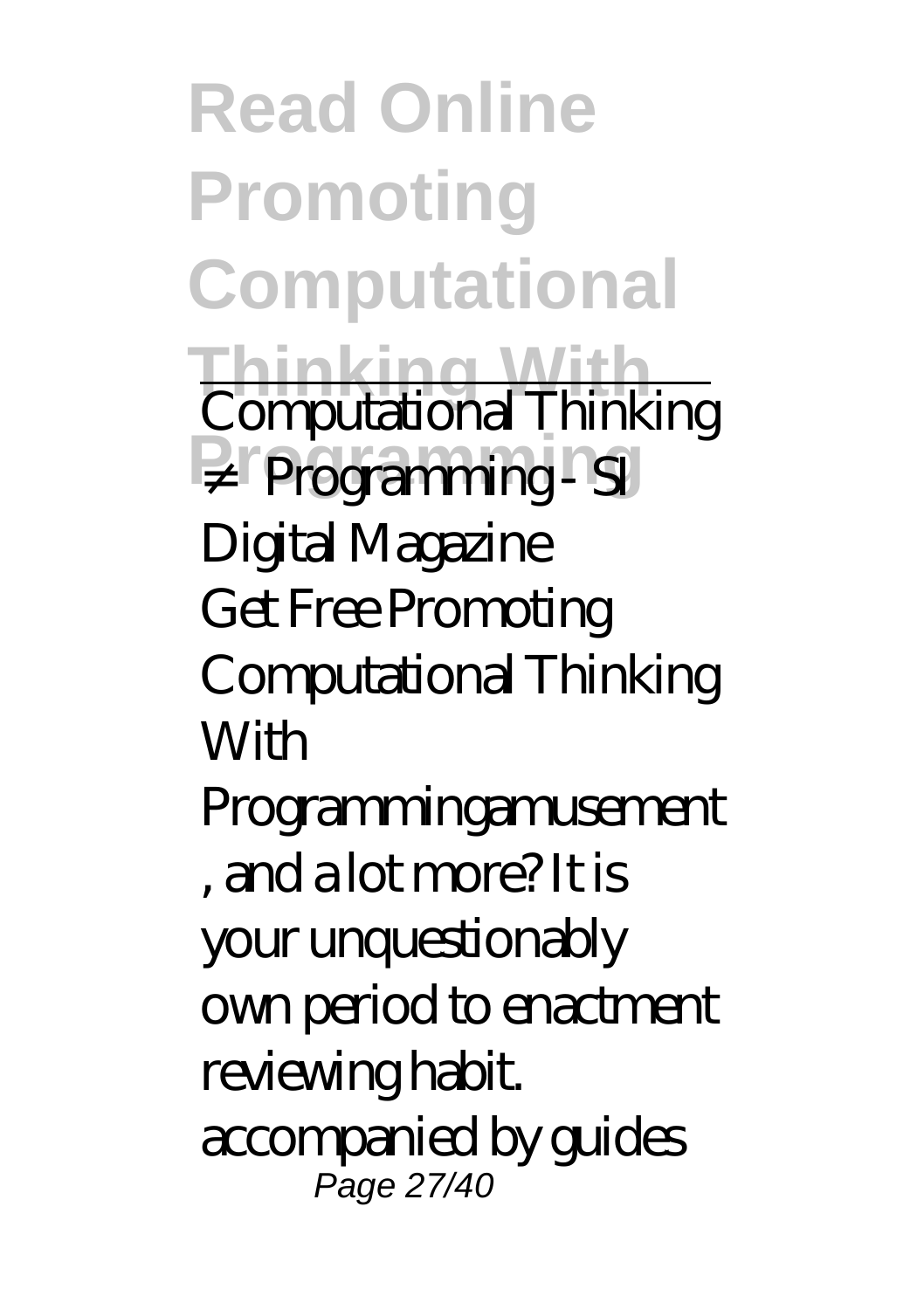**Read Online Promoting** you could enjoy now is **Thinking With** computational thinking with programming 9 promoting below. Here is an updated version of the Page 3/11

Promoting Computational Thinking With Programming Promoting Computational Thinking Page 28/40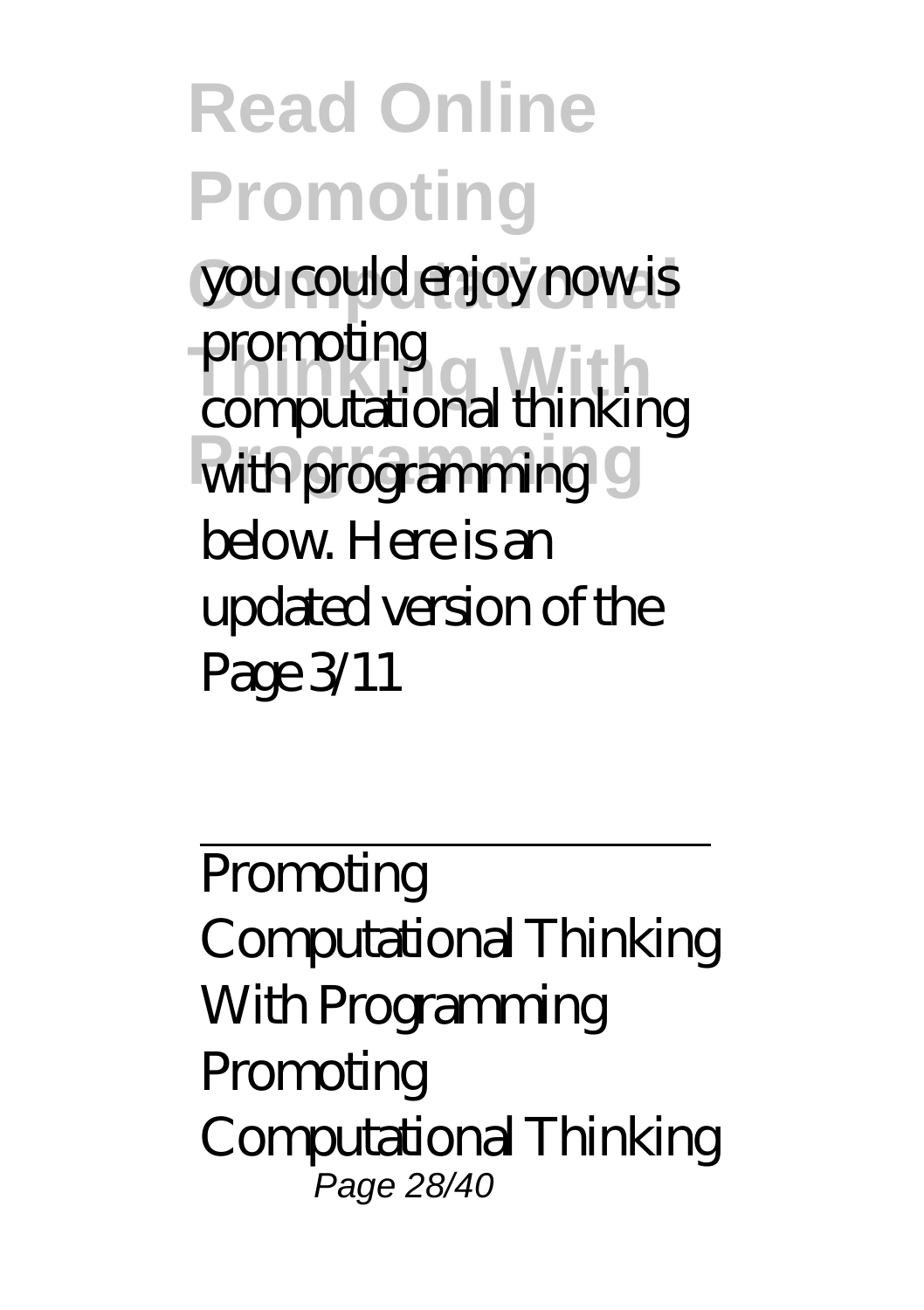With Programming As **Tecognized, adventure**<br>with ease as experience not quite lesson, in g recognized, adventure as

amusement, as capably as deal can be gotten by just checking out a book promoting computational thinking with programming in addition to it is not directly done, you could understand even more almost this life, with

Page 29/40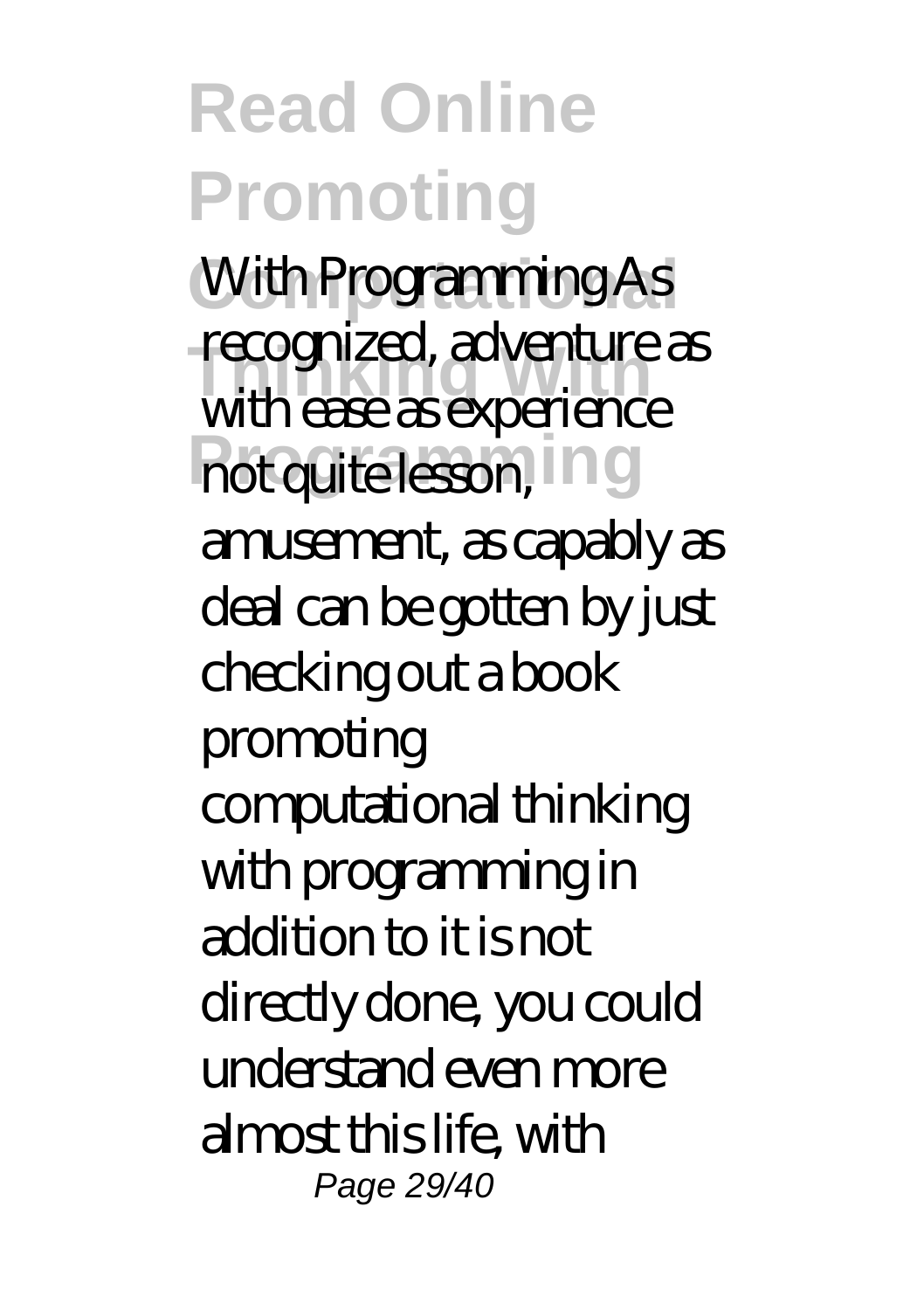### **Read Online Promoting** reference to the world. **Thinking With**

Promoting<sup>11111</sup>1119 Computational Thinking With Programming Promoting computer science studies among preuniversity students seems the most direct solution to reverse this issue. In this context, we present the Sucre4Kids project whose main Page 30/40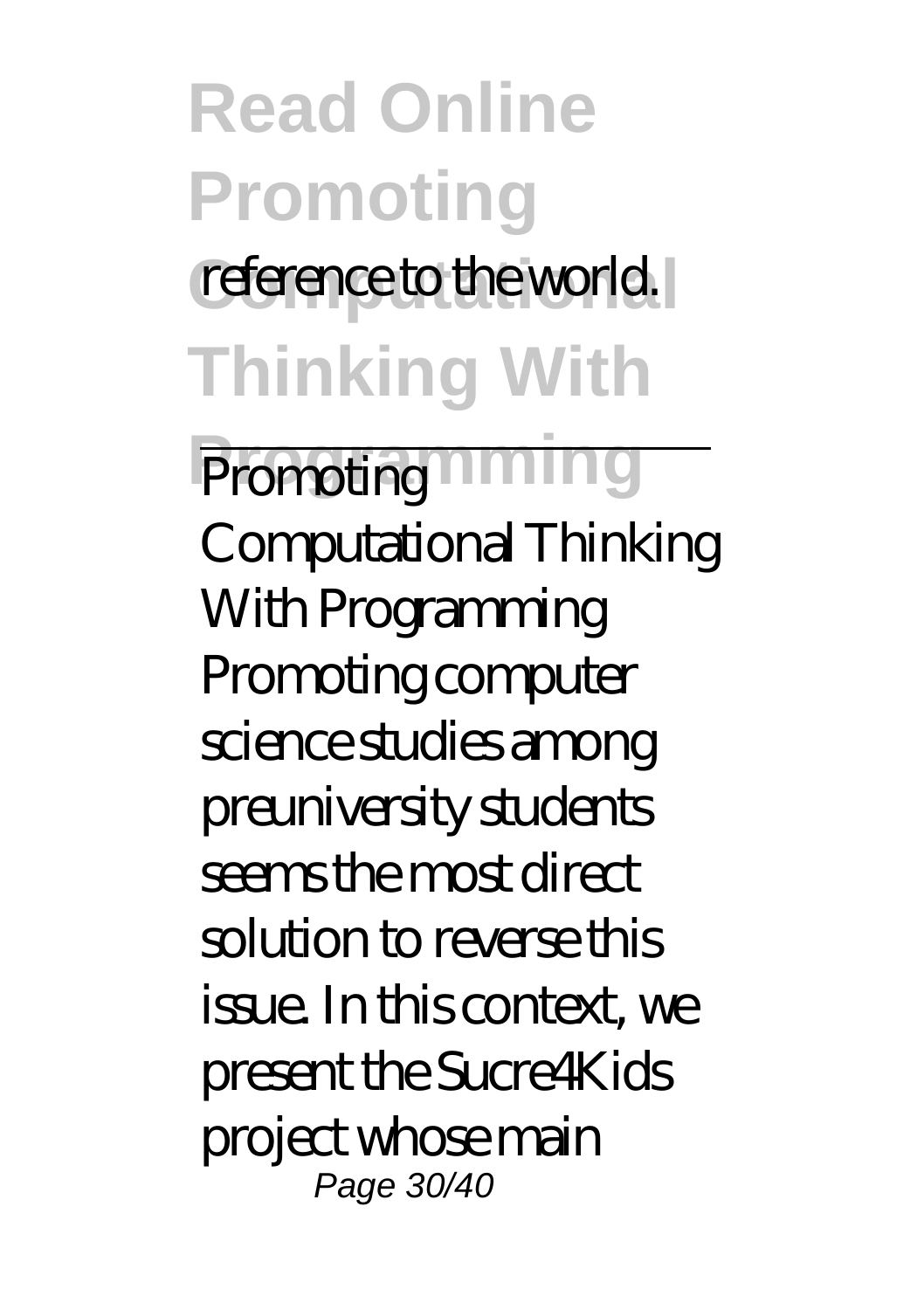**Read Online Promoting** objectives are to engage young people into<br>computational thinking **Programming** and programming young people into concepts using tangible elements and social interaction.

New paper out on #SUCRE4KIDS FOR PROMOTING #COMPUTATIONAL

...

Page 31/40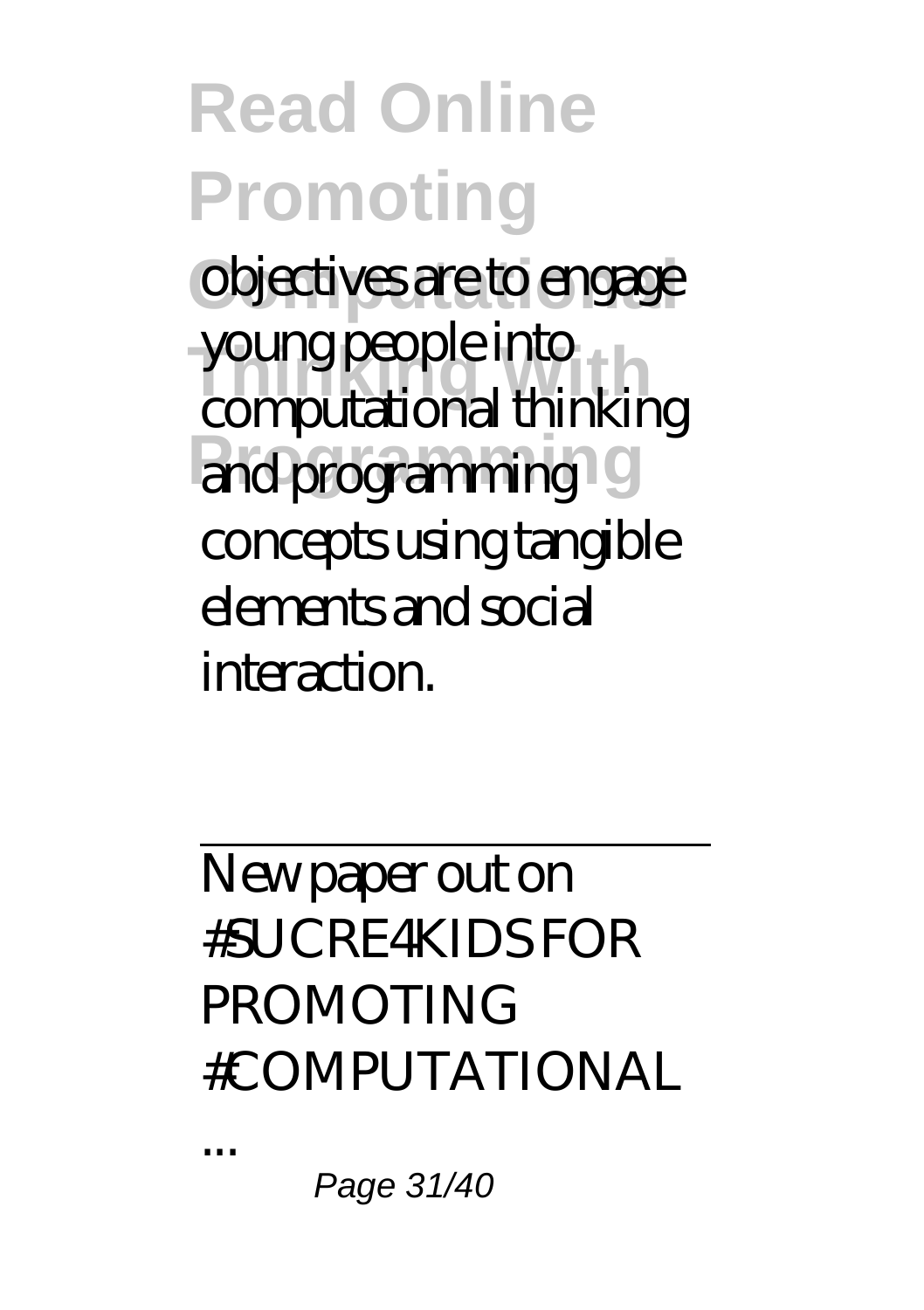Visual programming **Thinking Without Science And Without Concrete**<br> **The original With DOW** educational activities to organize new aimed at promoting computational thinking processes and facilitating the learning of programming concepts. In particular, Kodu Game Lab includes features that we identify as specifically suitable in primary school context. Page 32/40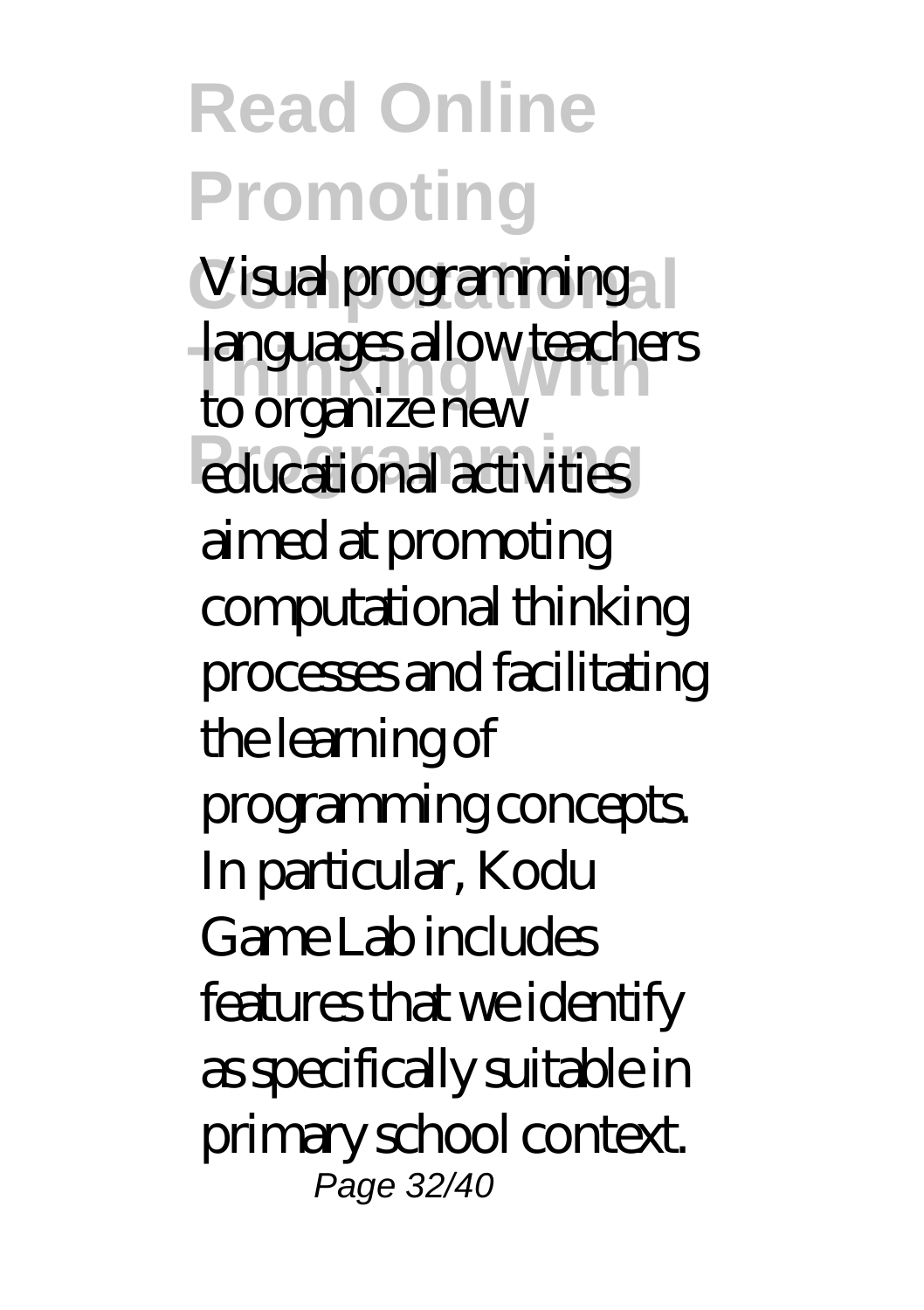**Read Online Promoting Computational Thinking With Programming Promoting** and creativeness in ... **Prerequisite** computational thinking knowledge: Algorithms and procedures; data collection, analysis, and representation; abstraction; and problem decomposition Prerequisite C Page 33/40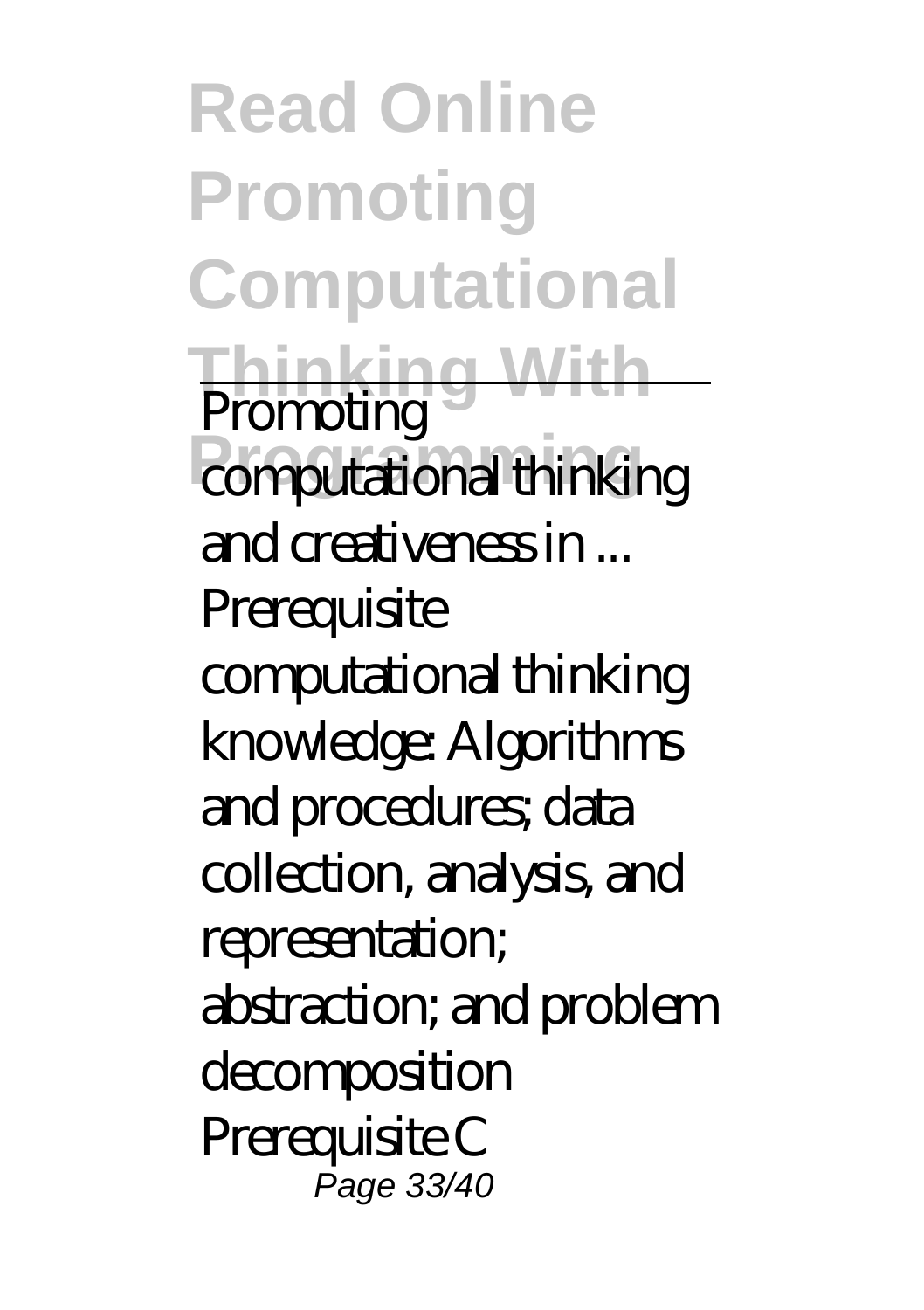**Read Online Promoting** knowledge: Data types, variables constants;<br>**STEM** computations; selection; iteration<sup>19</sup> variables, constants; (looping); arrays; strings; and functions Throughout this course the computational thinking topics you'll explore are: automation, simulation, parallelization, and algorithm analysis.For

the programming topics, Page 34/40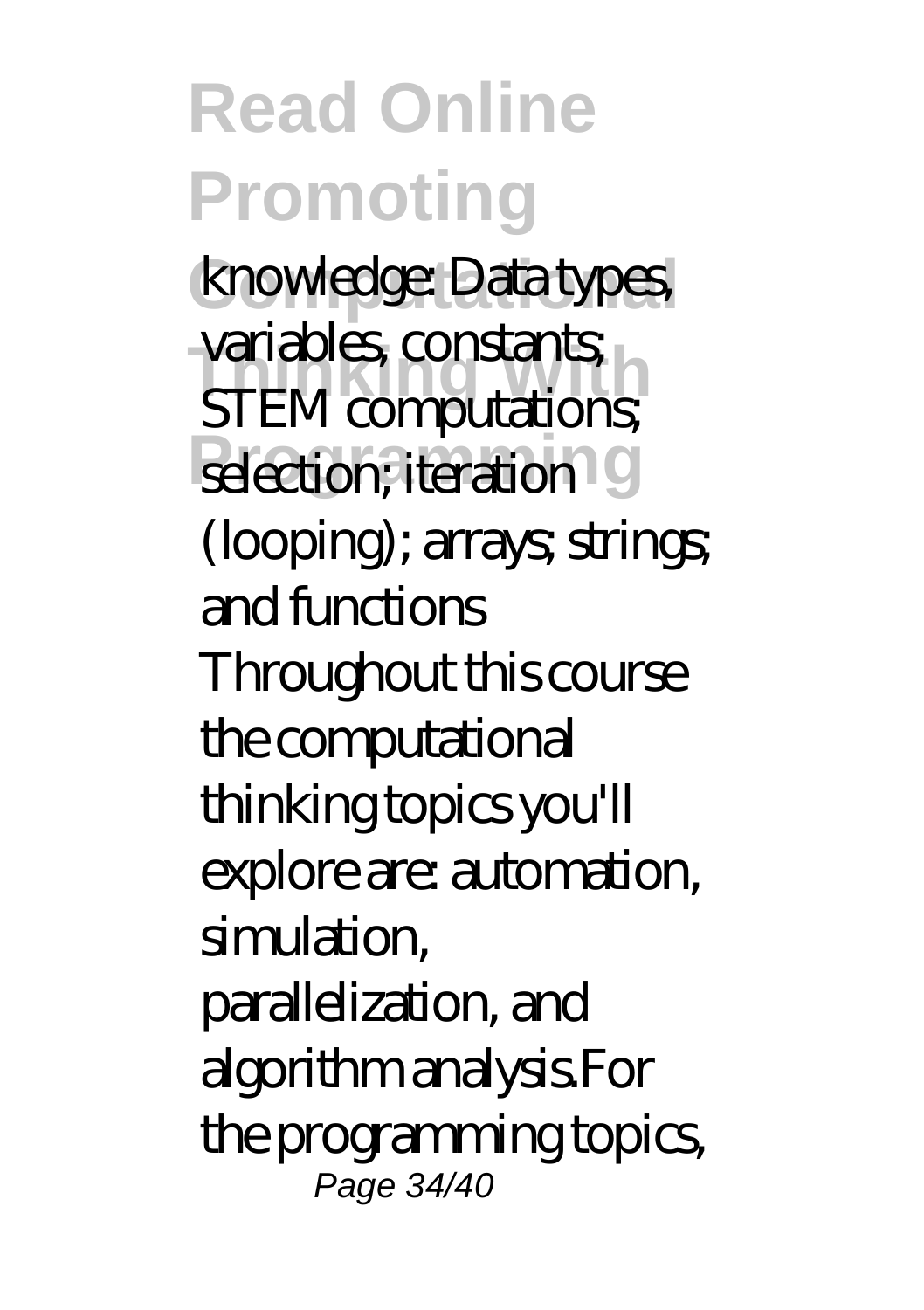### **Read Online Promoting** you'll continue building **Thinking With** ... **Programming**

Computational Thinking with Beginning C Programming ... Computational thinking (CT) has become a necessary skill of students in the 21st century. Various learning approaches have been developed to foster CT Page 35/40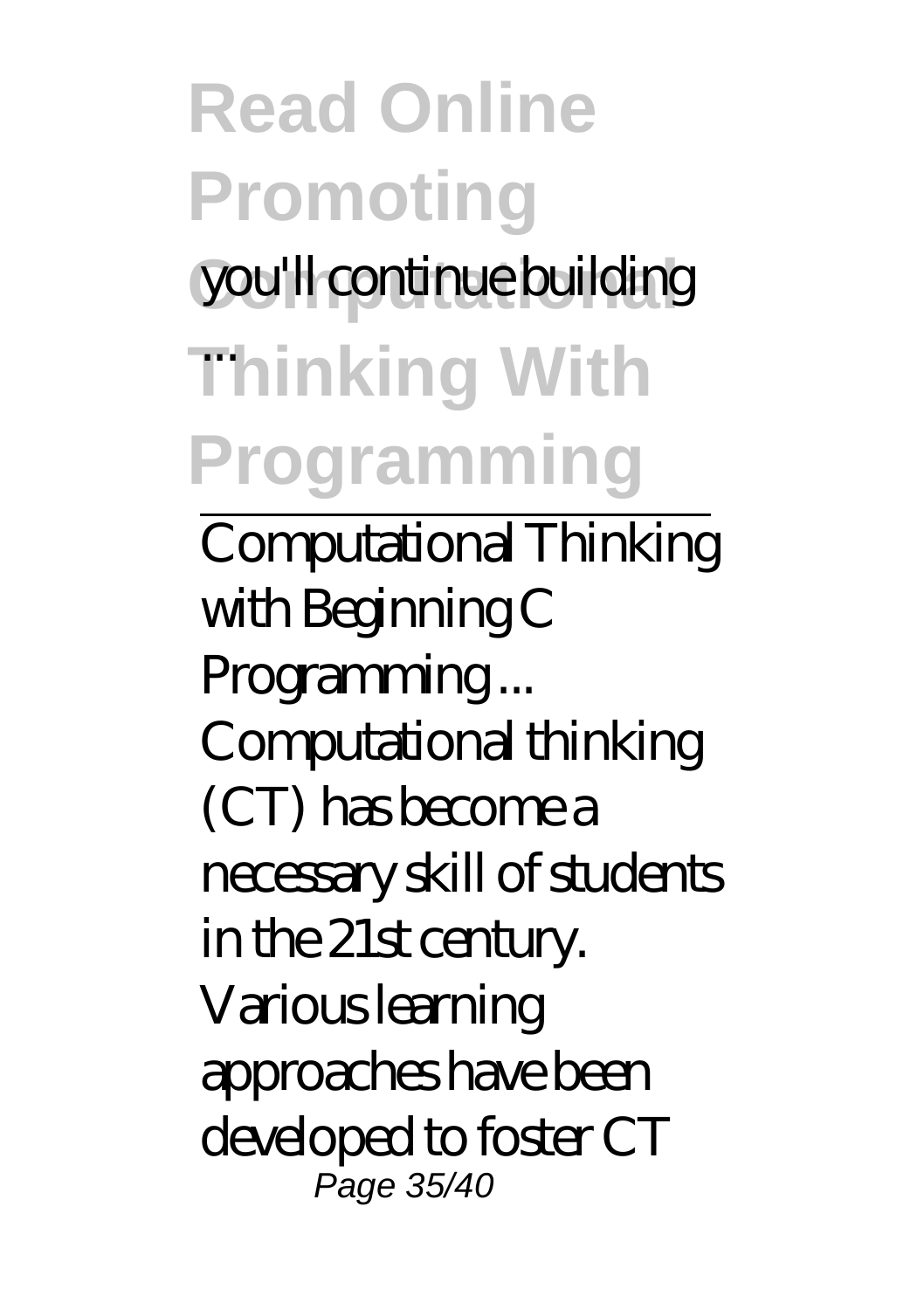**Read Online Promoting Computational** among school students. **However, these Prodominantly rely on** approaches computer devices and internet connection and fail to promote advanced computer concepts necessary for programming.

Unplugged Coding Using Flowblocks for ,<br>Page 36/40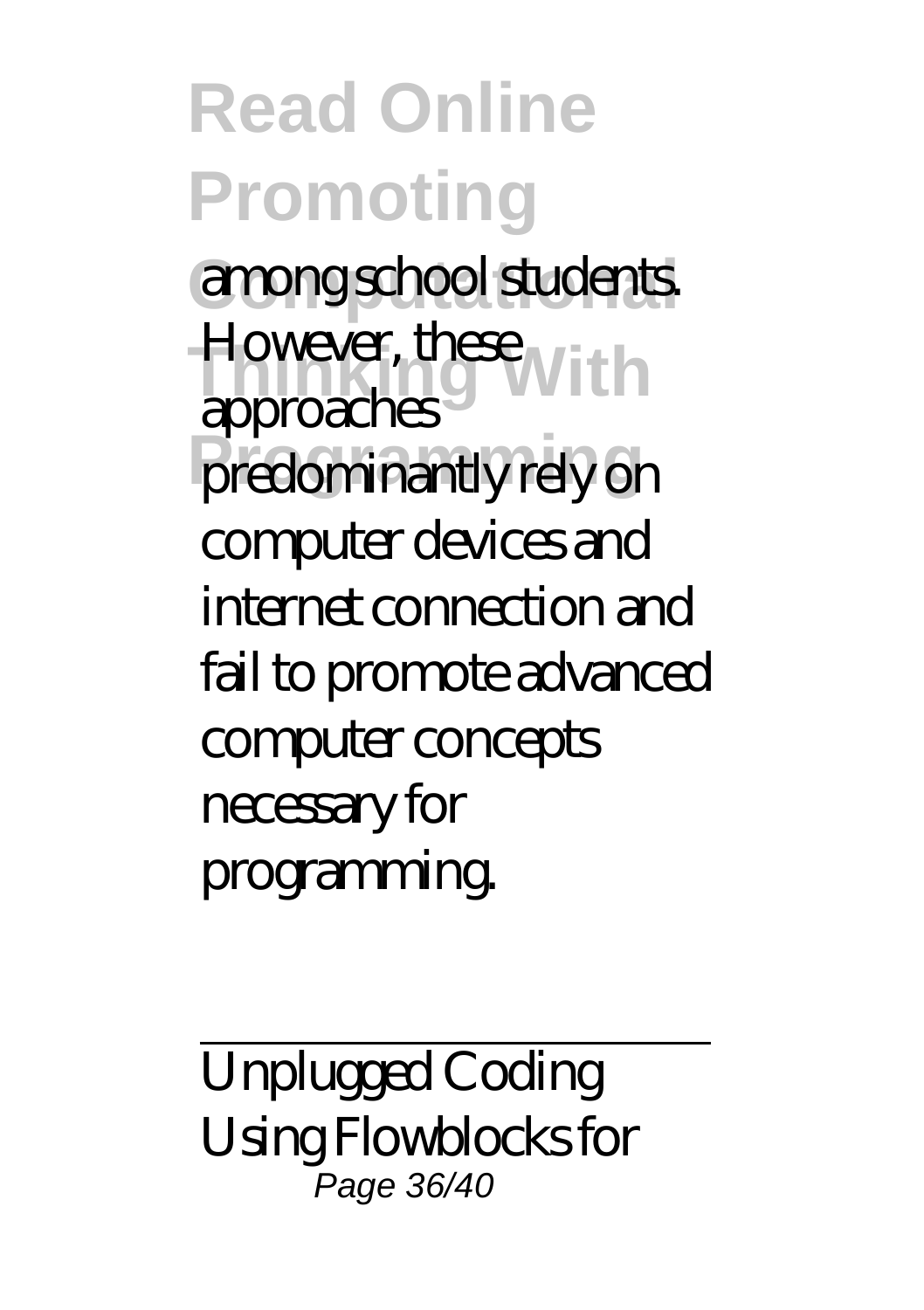**Read Online Promoting** Promoting tational **Thinking With** is considered to be an **Programming** essential skill o f 21st Computational thinking century learners. Not only is it important for learning computer science conceptions, b ut also for solving problems on a...

(PDF) Unplugged **Coding Using** Page 37/40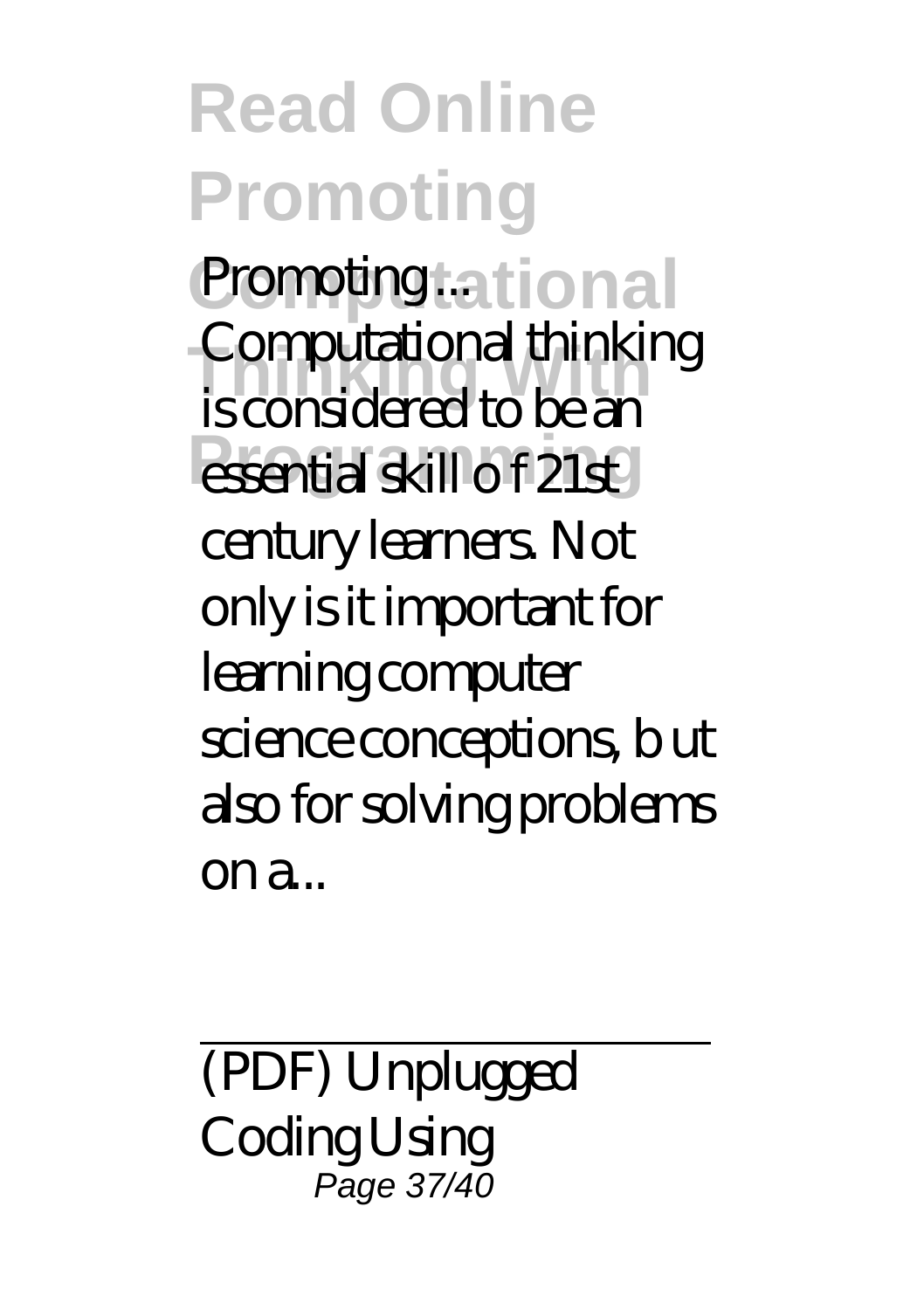**Read Online Promoting** Flowblocks for onal **Thinking With** Promoting ... Computational Thinking Developing in Compulsory Education – Implications for policy and practice In the past decade, Computational Thinking (CT) and related concepts (e.g. coding, programing, algorithmic thinking) have received increasing Page 38/40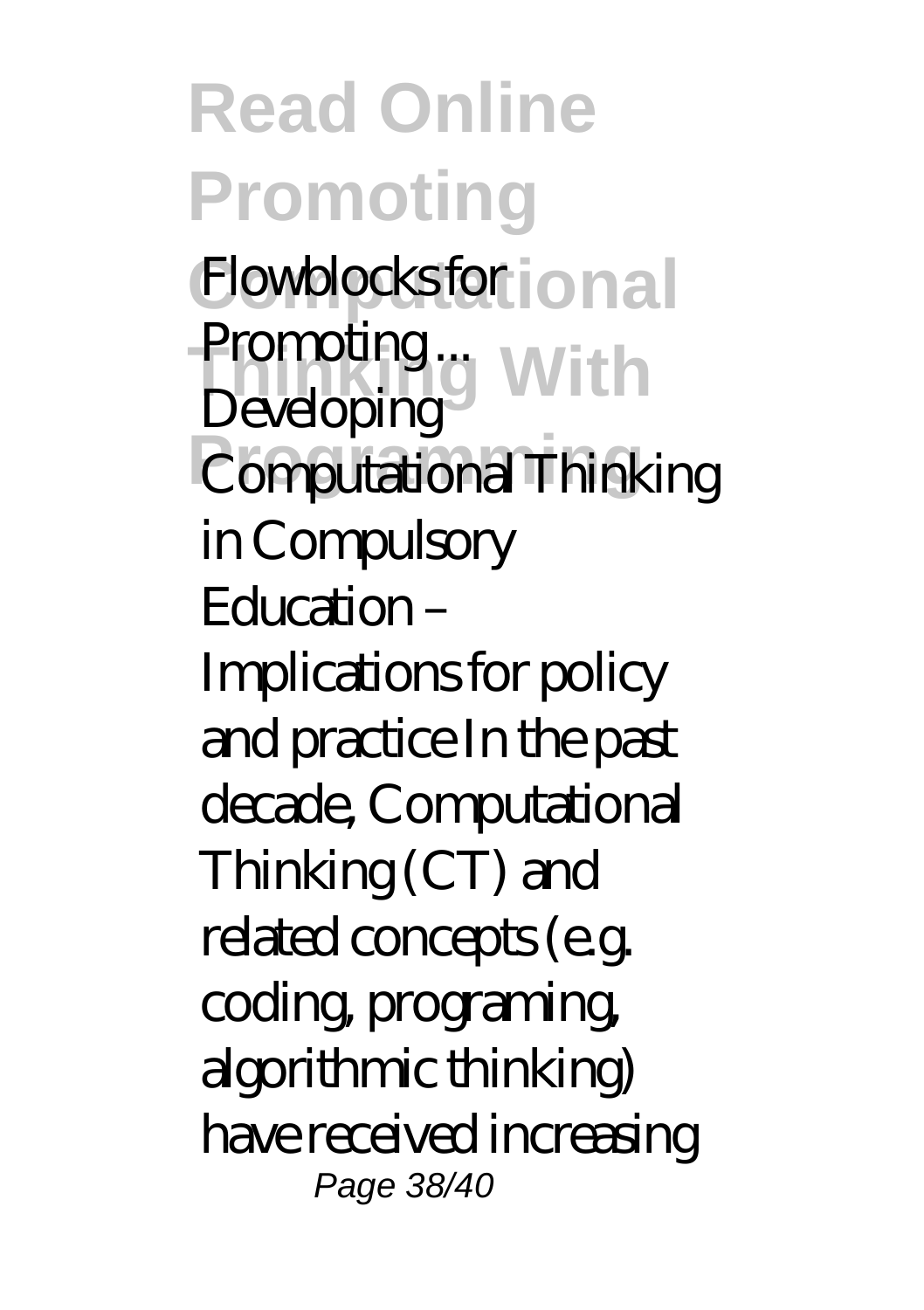### **Read Online Promoting** attention in the onal

**Thinking With** has given rise to a large amount of **ming** educational field. This

Developing Computational Thinking in Compulsory **Education** Abstract. Bebras, an international challenge organized on an annual basis in several countries Page 39/40